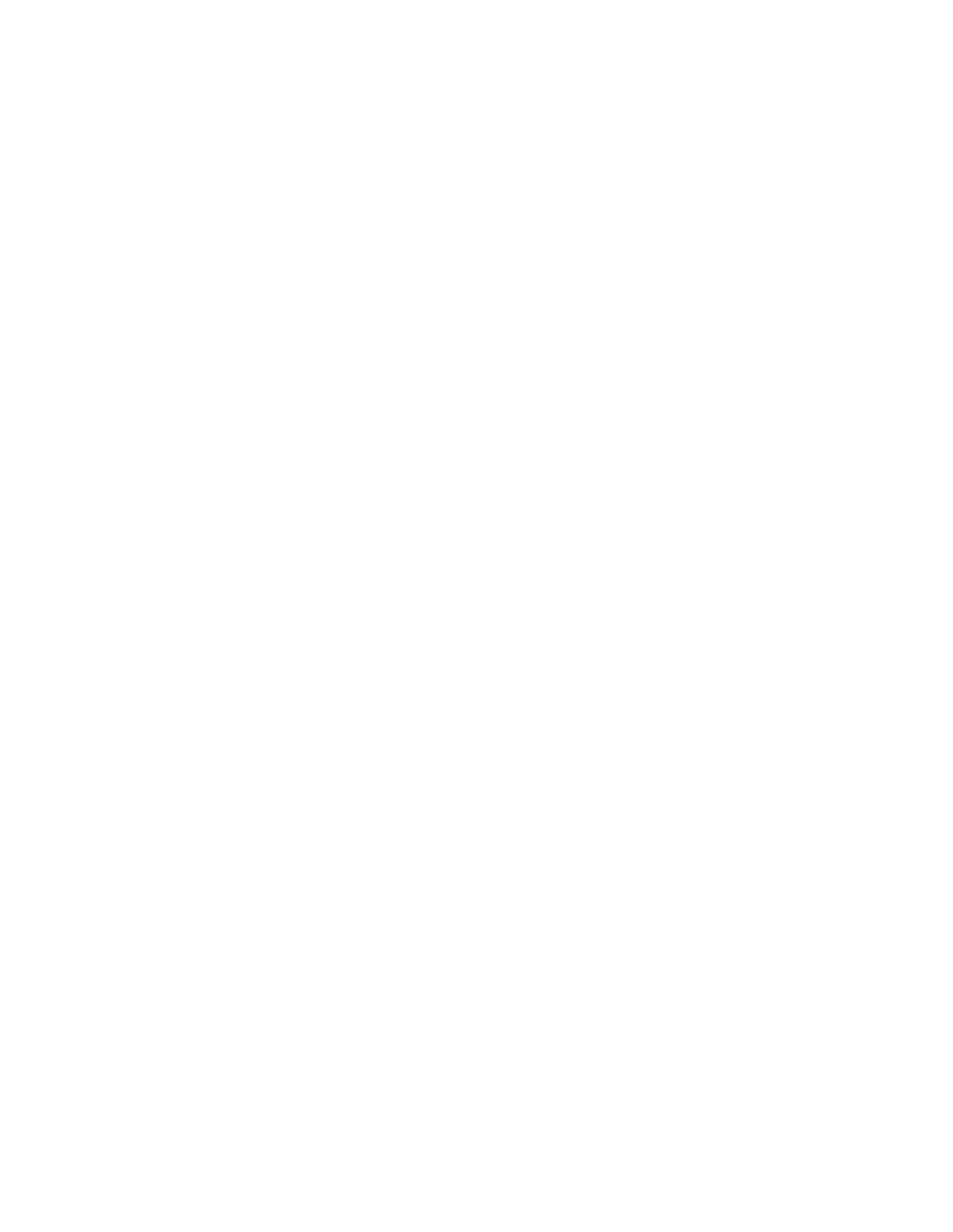# **Scoring Summary(Final) Clemson vs. Iowa State (12/29/2021 at Orlando, Fla.)**



Clemson (10-3) vs. Iowa State (7-6) Date: 12/29/2021 • Site: Orlando, Fla. • Stadium: Camping World Attendance: 39051

| <b>Score by Quarters</b> |  |    | Total |
|--------------------------|--|----|-------|
| Clemson                  |  | 14 | 20    |
| Iowa State               |  |    | ''    |

| Qtr | Time  | <b>Scoring Play</b>                                                                    | V-H       |
|-----|-------|----------------------------------------------------------------------------------------|-----------|
| 1st | 06:52 | CLEMSON - Potter, B.T. 23 yd FG 15-69 8:08                                             | $3-0$     |
| 2nd | 11:25 | ISU - Mevis, Andrew 22 yd FG 11-78 5:42                                                | $3 - 3$   |
| 2nd | 04:07 | CLEMSON - Potter, B.T. 51 yd FG 8-41 3:26                                              | $6 - 3$   |
| 3rd | 04:54 | CLEMSON - Shipley, Will 12 yd TD RUSH (KICK by Potter, B.T.), 16-79 7:39               | $13 - 3$  |
| 3rd | 04:01 | CLEMSON - Goodrich, Mario 18 yd TD INT (KICK by Potter, B.T.),                         | $20-3$    |
| 3rd | 01:23 | ISU - Mevis, Andrew 45 yd FG 4-0 1:04                                                  | $20 - 6$  |
| 4th | 09:42 | ISU - Kolar, Charlie 6 yd TD PASS from Purdy, Brock (KICK by Mevis, Andrew), 8-63 5:18 | $20 - 13$ |

Kickoff time: 5:45 pm • End of Game: 9:10 • Total elapsed time: 3:25

Officials: Referee: Chris Coyte; Umpire: Gregory Adams; Linesman: Rod Ammari;

Line judge: Dale Keller; Back judge: Justin Nelson; Field judge: Shane Standley;

Side judge: Bernie Hulsher; Center judge: John Love;

Temperature: 78 • Wind: SW 5 • Weather: Partly Cloudy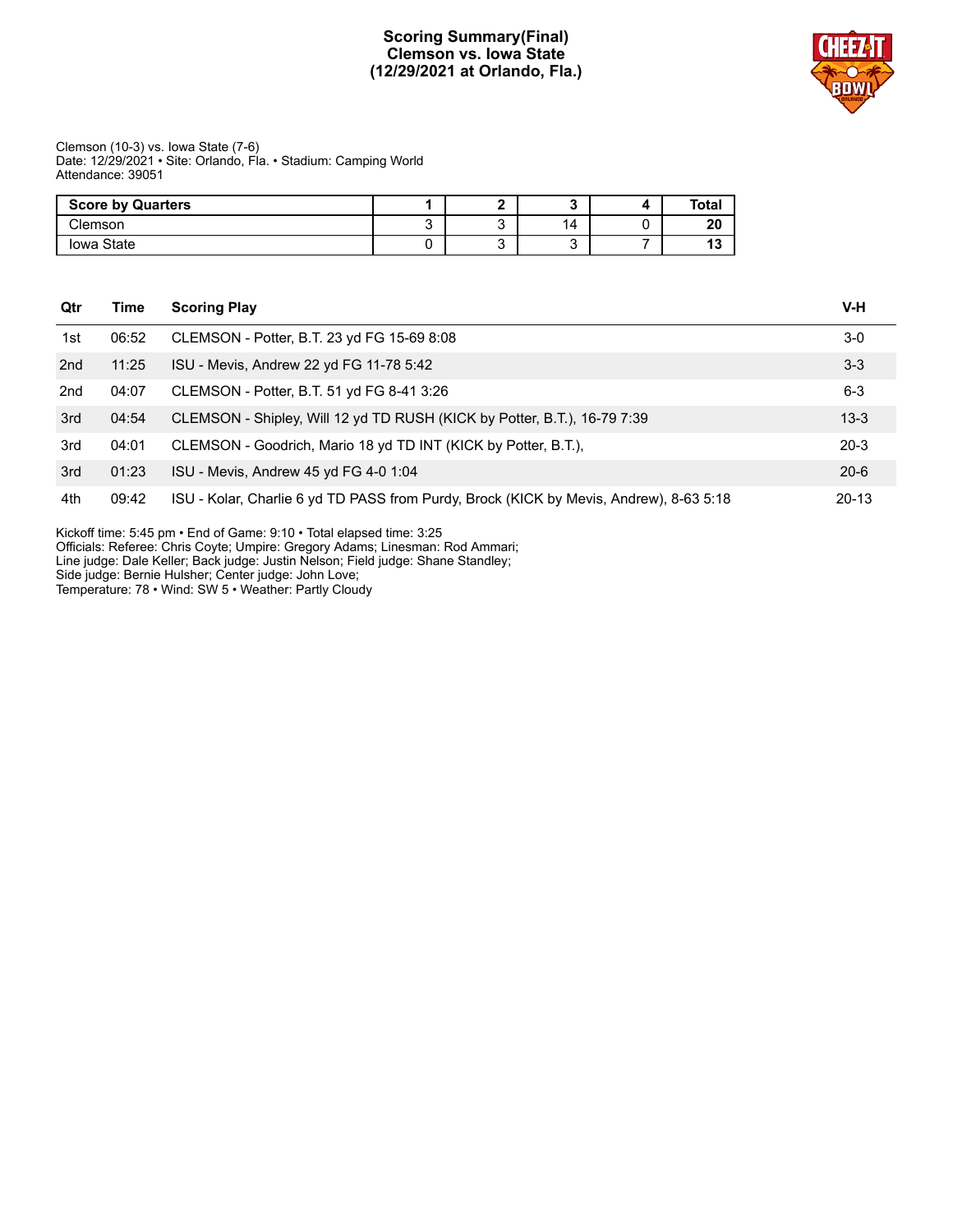# **Team Statistics(Final) Clemson vs. Iowa State (12/29/2021 at Orlando, Fla.)**



|                                  | <b>CLEMSON</b> | <b>ISU</b>     |
|----------------------------------|----------------|----------------|
| <b>FIRST DOWNS</b>               | 20             | 14             |
| Rushing                          | 8              | 4              |
| Passing                          | 10             | 9              |
| Penalty                          | $\overline{2}$ | $\mathbf{1}$   |
| <b>NET YARDS RUSHING</b>         | 128            | 66             |
| <b>Rushing Attempts</b>          | 40             | 21             |
| Average Per Rush                 | 3.2            | 3.1            |
| <b>Rushing Touchdowns</b>        | $\mathbf{1}$   | $\mathbf 0$    |
| <b>Yards Gained Rushing</b>      | 139            | 73             |
| Yards Lost Rushing               | 11             | $\overline{7}$ |
| <b>NET YARDS PASSING</b>         | 187            | 204            |
| Completions-Attempts-Int         | $21 - 33 - 1$  | $23-39-1$      |
| Average Per Attempt              | 5.7            | 5.2            |
| Average Per Completion           | 8.9            | 8.9            |
| Passing Touchdowns               | 0              | $\mathbf 1$    |
| <b>TOTAL OFFENSIVE YARDS</b>     | 315            | 270            |
| Total offensive plays            | 73             | 60             |
| Average Gain Per Play            | 4.3            | 4.5            |
| Fumbles: Number-Lost             | $0-0$          | $2 - 0$        |
| Penalties: Number-Yards          | $5 - 60$       | $8 - 70$       |
| <b>PUNTS-YARDS</b>               | 5-168          | 5-191          |
| Average Yards Per Punt           | 33.6           | 38.2           |
| Net Yards Per Punt               | 33.6           | 38.4           |
| Inside 20                        | 3              | $\mathbf{1}$   |
| 50+ Yards                        | 0              | 0              |
| Touchbacks                       | 0              | $\pmb{0}$      |
| Fair catch                       | 4              | 3              |
| <b>KICKOFFS-YARDS</b>            | 5-322          | 4-260          |
| Average Yards Per Kickoff        | 64.4           | 65             |
| Net Yards Per Kickoff            | 64.4           | 60.8           |
| Touchbacks                       | 4              |                |
| Punt returns: Number-Yards-TD    | $2 - 1 - 0$    | $0 - 0 - 0$    |
| Average Per Return               | $-0.5$         | 0              |
| Kickoff returns: Number-Yards-TD | $0 - 0 - 0$    | $1 - 17 - 0$   |
| Average Per Return               | 0              | 17             |
| Interceptions: Number-Yards-TD   | $1 - 18 - 1$   | $1 - 0 - 0$    |
| Fumble Returns: Number-Yards     |                |                |
| Miscellaneous Yards              | $\pmb{0}$      | $\mathbf 0$    |
| Possession Time                  | 32:10          | 27:50          |
| 1st Quarter                      | 11:02          | 03:58          |
| 2nd Quarter                      | 06:17          | 08:43          |
| 3rd Quarter                      | 09:08          | 05:52          |
| 4th Quarter                      | 05:43          | 09:17          |
| <b>Third-Down Conversions</b>    | 9 of 18        | 6 of 15        |
| Fourth-Down Conversions          | 1 of 1         | 0 of 1         |
| Red Zone Scores-Chances          | 2 of 3         | 2 of 2         |
| Touchdowns                       | 1              | $\mathbf{1}$   |
| <b>Field Goals</b>               | $1$ of $2$     | $1$ of $1$     |
| Sacks By: Number-Yards           | $1 - 5$        | 1-4            |
| PAT Kicks                        | $2 - 2$        | $1 - 1$        |
| <b>Field Goals</b>               | $2$ of $3$     | $2$ of $3$     |
| Points off turnovers             | $\overline{7}$ | 3              |
|                                  |                |                |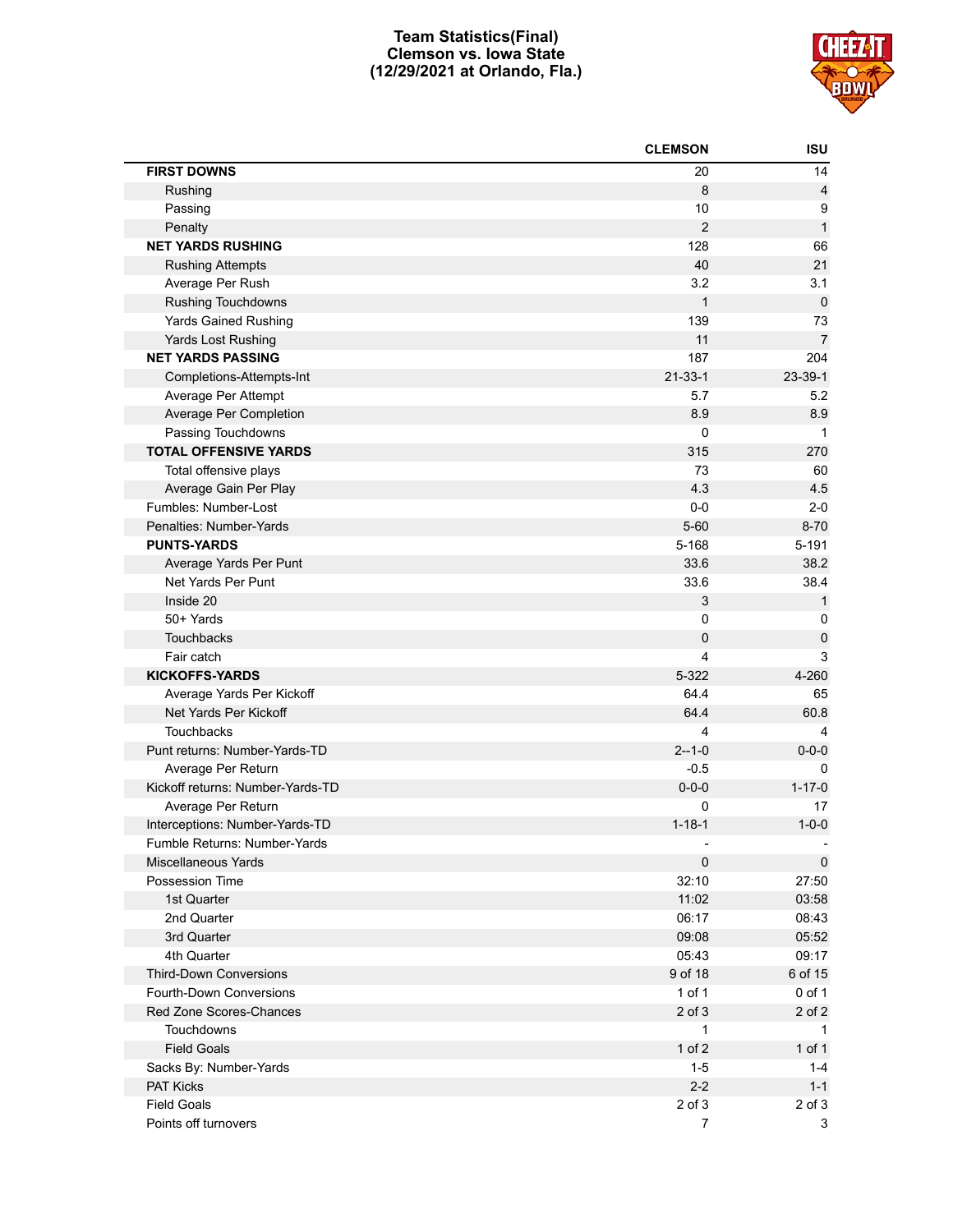# **Individual Statistics(Final) Clemson vs. Iowa State (12/29/2021 at Orlando, Fla.)**



#### **Clemson Iowa State**

| <b>Rushing</b>                | No.                 | Gain                 | Loss                 | <b>Net</b>       | TD     | Lg             |     | Avg            |
|-------------------------------|---------------------|----------------------|----------------------|------------------|--------|----------------|-----|----------------|
| Shipley, Will                 | 18                  | 63                   | 2                    | 61               | 1      | 12             |     | 3.4            |
| Pace, Kobe                    | 12                  | 53                   | 2                    | 51               | 0      | 21             |     | 4.3            |
| Uiagalelei, DJ                | 6                   | 16                   | 4                    | 12               | 0      |                | 7   | $\overline{2}$ |
| Mafah, Phil                   | $\overline{2}$      | 7                    | 0                    | 7                | 0      |                | 5   | 3.5            |
| Team                          | $\overline{2}$      | 0                    | 3                    | -3               | 0      |                | 0   | $-1.5$         |
| <b>Totals</b>                 | 40                  | 139                  | 11                   | 128              | 1      | 21             |     | 3.2            |
| <b>Passing</b>                |                     | $C-A-I$              | Yds                  | TD               |        | Long           |     | Sack           |
| Uiagalelei, DJ                |                     | $21 - 32 - 1$        | 187                  | 0                |        | 19             |     | 1              |
| Team                          |                     | $0 - 1 - 0$          | 0                    | 0                |        | 0              |     | 0              |
| <b>Totals</b>                 |                     | $21 - 33 - 1$        | 187                  | 0                |        | 19             |     | 1              |
| Receiving                     |                     | No.                  | Yards                | TD               |        | Long           |     | Tgt            |
| Collins, Dacari               |                     | 6                    | 56                   | 0                |        |                | 13  | 6              |
| Shipley, Will                 |                     | 5                    | 53                   | 0                |        |                | 19  | 8              |
| Pace, Kobe                    |                     | 4                    | 38                   | 0                |        |                | 16  | 5              |
| Collins, Beaux                |                     | 3                    | 20                   | 0                |        |                | 12  | $\overline{7}$ |
| Allen, Davis                  |                     | $\overline{2}$       | 9                    | 0                |        |                | 6   | 3              |
| Swinney, Will                 |                     | 1                    | 11                   | 0                |        |                | 11  | 1              |
| <b>Totals</b>                 |                     | 21                   | 187                  | 0                |        |                | 19  | 31             |
|                               |                     |                      |                      |                  |        |                |     |                |
| <b>Punting</b>                | No.                 | Yds                  | Avg                  | Long             |        | In20           |     | ΤВ             |
| Spiers, Will                  | 5                   | 168                  | 33.6                 | 43               |        |                | 3   | 0              |
| <b>Totals</b>                 | 5                   | 168                  | 33.6                 | 43               |        |                | 3   | 0              |
|                               |                     |                      |                      |                  |        |                |     |                |
|                               |                     | Punt                 |                      | Kickoff          |        | Intercept      |     |                |
| Returns                       | No                  | Yds<br>Lg            | Yds<br>No            | Lg               |        | No             | Yds | Lg             |
| Goodrich, Mario               | 0                   | 0<br>0               | 0                    | 0<br>0           |        | 1              | 18  | 18             |
| Brown, Will<br><b>Totals</b>  | 2<br>$\overline{2}$ | -1<br>1<br>$-1$<br>1 | 0<br>0               | 0<br>0<br>0<br>0 |        | 0<br>1         | 18  | 0<br>0         |
|                               |                     |                      |                      |                  |        |                |     | 18             |
| <b>Field goals</b>            | Qtr                 | Time                 | <b>Dist</b>          |                  |        | <b>Result</b>  |     |                |
| Potter, B.T.                  | 1st                 | 06:52                | 23 yards             |                  |        | good           |     |                |
| Potter, B.T.<br>Potter, B.T.  | 2nd<br>2nd          | 04:07<br>00:00       | 51 yards<br>36 yards |                  |        | good<br>missed |     |                |
| <b>Kickoffs</b>               | No.                 | <b>Yards</b>         |                      |                  |        | TВ             | OВ  |                |
| Potter, B.T.                  | 5                   | 322 yards            |                      | Avg<br>64.4      |        | 4              | 0   |                |
| All-purpose                   |                     | Run                  | <b>Rcv</b>           | <b>KR</b>        | PR     | IR             |     | Total          |
|                               |                     |                      |                      |                  |        |                |     |                |
| Shipley, Will                 |                     | 61                   | 53                   | 0                | 0      | 0              |     | 114            |
| Pace, Kobe<br>Collins, Dacari |                     | 51<br>0              | 38<br>56             | 0<br>0           | 0<br>0 | 0<br>0         |     | 89<br>56       |

| <b>Rushing</b>     |    | No.            | Gain           | Loss       |                | <b>Net</b> | TD   |      | Lg     | Avg            |
|--------------------|----|----------------|----------------|------------|----------------|------------|------|------|--------|----------------|
| Brock, Jirehl      |    | 14             | 44             |            | 2              | 42         |      | 0    | 14     | 3              |
| Purdy, Brock       |    | 5              | 19             |            | 5              | 14         |      | 0    | 9      | 2.8            |
| Silas, Deon        |    | $\overline{2}$ | 10             |            | 0              | 10         |      | 0    | 5      | 5              |
| <b>Totals</b>      |    | 21             | 73             |            | 7              | 66         |      | 0    | 14     | 3.1            |
|                    |    |                |                |            |                |            |      |      |        |                |
| Passing            |    | $C-A-I$        |                | Yds        |                | TD         |      | Long |        | Sack           |
| Purdy, Brock       |    | 23-39-1        |                | 204        |                | 1          |      | 34   |        | 1              |
| <b>Totals</b>      |    | 23-39-1        |                | 204        |                | 1          |      | 34   |        | $\mathbf{1}$   |
|                    |    |                |                |            |                |            |      |      |        |                |
| Receiving          |    |                | No.            |            | Yards          | TD         |      | Long |        | Tgt            |
| Noel, Jaylin       |    |                | 4              |            | 54             | 0          |      |      | 27     | 9              |
| Kolar, Charlie     |    |                | 4              |            | 33             | 1          |      |      | 13     | 7              |
| Shaw, Sean         |    |                | 3              |            | 32             | 0          |      |      | 17     | 5              |
| Brock, Jirehl      |    |                | 3              |            | 21             | 0          |      |      | 9      | 3              |
| Allen, Chase       |    |                | 3              |            | 9              | 0          |      |      | 4      | 7              |
| Wilson, Darren     |    |                | $\overline{c}$ |            | 20             | 0          |      |      | 10     | 2              |
| Hutchinson, X.     |    |                | 1              |            | 34             | 0          |      |      | 34     | 1              |
| Rus, Jared         |    |                | 1              |            | 8              | 0          |      |      | 8      | 1              |
| Jackson, Daniel    |    |                | 1              |            | $-3$           | 0          |      |      | 3      | $\overline{2}$ |
| Silas, Deon        |    |                | 1              |            | -4             | 0          |      |      | 0      | 1              |
| <b>Totals</b>      |    |                | 23             |            | 204            | 1          |      |      | 34     | 38             |
| <b>Punting</b>     |    | No.            | Yds            |            | Avg            |            | Long |      | In20   | TВ             |
| Dunn, Corey        |    | 1              | 37             |            | 37.0           |            | 37   |      | 1      | 0              |
| Mevis, Andrew      |    | 4              | 154            |            | 38.5           |            | 46   |      | 0      | 0              |
| <b>Totals</b>      |    | 5              | 191            |            | 38.2           |            | 46   |      | 1      | 0              |
|                    |    | Punt           |                |            | <b>Kickoff</b> |            |      |      |        | Intercept      |
| <b>Returns</b>     | No | Yds            | Lg             | No         | Yds            | Lg         |      | No   | Yds    | Lg             |
| Noel, Jaylin       | 0  | 0              | 0              | 1          | 17             | 17         |      | 0    |        | 0<br>0         |
| Hummel, Jake       | 0  | 0              | 0              | 0          | 0              | 0          |      | 1    |        | 0<br>0         |
| <b>Totals</b>      | 0  | 0              | 0              | 1          | 17             | 17         |      | 1    |        | 0<br>0         |
| <b>Field goals</b> |    | Qtr            | <b>Time</b>    |            | Dist           |            |      |      | Result |                |
| Mevis, Andrew      |    | 2nd            | 11:25          |            | 22 yards       |            |      | good |        |                |
| Mevis, Andrew      |    | 2nd            | 07:33          |            | 43 yards       |            |      |      | missed |                |
| Mevis, Andrew      |    | 3rd            | 01:23          |            | 45 yards       |            |      |      | good   |                |
| <b>Kickoffs</b>    |    | No.            | Yards          |            |                | Avg        |      | TВ   |        | <b>OB</b>      |
| Mevis, Andrew      |    | 4              | 260 yards      |            |                | 65         |      | 4    |        | 0              |
| All-purpose        |    |                | Run            | <b>Rcv</b> | KR             |            | PR   | IR   |        | <b>Total</b>   |
| Noel, Jaylin       |    |                | 0              | 54         |                | 17         | 0    | 0    |        | 71             |
| Brock, Jirehl      |    |                | 42             | 21         |                | 0          | 0    | 0    |        | 63             |
| Hutchinson, X.     |    |                | 0              | 34         |                | 0          | 0    | 0    |        | 34             |
| Kolar, Charlie     |    |                | 0              | 33         |                | 0          | 0    | 0    |        | 33             |

FUMBLES: Clemson- . Iowa State- Purdy, Brock 1-0 Jackson, Daniel 1-0 .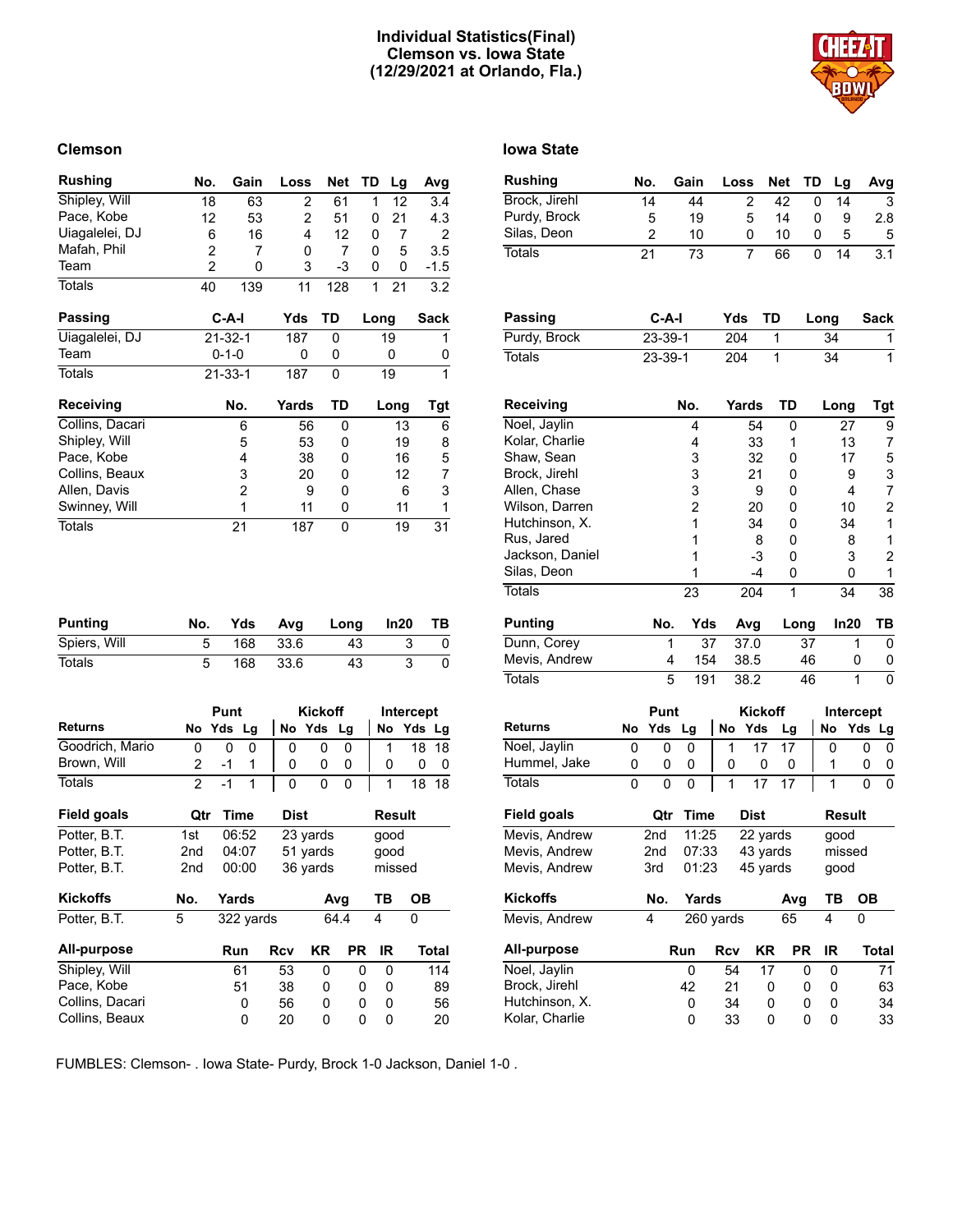# **Defensive Statistics(Final) Clemson vs. Iowa State (12/29/2021 at Orlando, Fla.)**



| #               | <b>Clemson</b>     | Solo           | Ast            | <b>Total</b>            | Sacks-Yds                | <b>TFL-Yds</b>           | FF                           | FR-Yds                   | Int-Yds                  | <b>BrUp</b>                  | <b>Blks</b>              | QBH             |
|-----------------|--------------------|----------------|----------------|-------------------------|--------------------------|--------------------------|------------------------------|--------------------------|--------------------------|------------------------------|--------------------------|-----------------|
| 22              | Simpson, Trento    | 4              | 2              | 6                       |                          |                          |                              |                          |                          |                              |                          |                 |
| 25              | Phillips, Jalyn    | 3              | 2              | 5                       | $\overline{a}$           |                          | $\mathbf{1}$                 |                          |                          | $\mathbf{1}$                 |                          |                 |
| 30              | Maguire, Keith     | 3              | $\overline{2}$ | 5                       | $\overline{a}$           |                          | $\overline{\phantom{0}}$     | $\overline{a}$           |                          | $\blacksquare$               | $\overline{a}$           |                 |
| 42              | Bentley, LaVont    | 3              | $\overline{2}$ | 5                       |                          |                          |                              |                          |                          | $\qquad \qquad -$            |                          | 1               |
| 13              | Davis, Tyler       | 2              | 2              | 4                       |                          |                          |                              |                          |                          | ÷                            |                          | 1               |
| 54              | Trotter Jr., Je    | 2              | $\overline{2}$ | 4                       | $\overline{a}$           |                          |                              |                          |                          | $\overline{\phantom{a}}$     |                          |                 |
| 98              | Murphy, Myles      | 1              | 2              | 3                       |                          | $1.0 - 2$                |                              |                          |                          | ÷                            |                          |                 |
| 2B              | Booth Jr., Andr    | $\overline{c}$ | 0              | $\overline{\mathbf{c}}$ |                          | $\blacksquare$           |                              |                          |                          | $\overline{a}$               |                          |                 |
| 5H              | Henry, K.J.        | 2              | 0              | 2                       | $1.0 - 5$                | $1.0 - 5$                |                              | $\overline{a}$           |                          | $\blacksquare$               | $\overline{\phantom{0}}$ |                 |
| 33              | Orhorhoro, Ruke    | 0              | 2              | $\overline{\mathbf{c}}$ |                          | $\overline{\phantom{a}}$ | -                            |                          |                          | $\mathbf{1}$                 | $\overline{\phantom{a}}$ |                 |
| 47              | Skalski, James     | 0              | $\overline{2}$ | $\overline{\mathbf{c}}$ |                          |                          |                              |                          |                          | $\overline{a}$               |                          |                 |
| 55              | Page, Payton       | $\overline{2}$ | 0              | 2                       |                          |                          |                              |                          |                          | $\overline{\phantom{m}}$     | $\overline{\phantom{a}}$ |                 |
| 1M              | Mukuba, Andrew     | 1              | 0              | 1                       |                          |                          |                              |                          |                          | ÷                            |                          |                 |
| 3               | Thomas, Xavier     | 0              | $\mathbf{1}$   | $\mathbf{1}$            | $\overline{\phantom{a}}$ |                          |                              |                          |                          | $\overline{a}$               | $\overline{\phantom{a}}$ | 3               |
| 6J              | Jones, Sheridan    | 1              | 0              | 1                       |                          |                          |                              |                          |                          |                              |                          |                 |
| 12              | Venables, Tyler    | 0              | $\mathbf{1}$   | $\mathbf{1}$            |                          |                          |                              |                          |                          | $\overline{a}$               |                          |                 |
| 29              | Potter, B.T.       | 1              | $\mathbf 0$    | $\mathbf 1$             | $\overline{a}$           |                          |                              | $\blacksquare$           |                          | $\blacksquare$               | $\overline{\phantom{a}}$ |                 |
| 31              | Goodrich, Mario    | $\mathbf{1}$   | 0              | $\mathbf{1}$            |                          |                          | 1                            | $\overline{\phantom{a}}$ | $1 - 18$                 | $\mathbf{1}$                 |                          |                 |
| 9               | Mickens, R.J.      |                |                |                         |                          |                          | $\overline{\phantom{a}}$     | $\overline{a}$           |                          | $\overline{\phantom{a}}$     | $\overline{\phantom{a}}$ | 1               |
|                 | <b>Totals</b>      | 28             | 20             | 48                      | $1 - 5$                  | $2.0 - 7$                | $\overline{2}$               | $0-0$                    | $1 - 18$                 | 3                            | $\mathbf 0$              | $6\phantom{1}6$ |
|                 |                    |                |                |                         |                          |                          |                              |                          |                          |                              |                          |                 |
|                 |                    |                |                |                         |                          |                          |                              |                          |                          |                              |                          |                 |
| #               | <b>Iowa State</b>  | Solo           | Ast            | <b>Total</b>            | Sacks-Yds                | <b>TFL-Yds</b>           | FF                           | FR-Yds                   | Int-Yds                  | <b>BrUp</b>                  | <b>Blks</b>              | QBH             |
| 1G              | Freyler, Beau      | 9              | 6              | 15                      |                          |                          |                              |                          |                          |                              |                          | 1               |
| 34              | Vance, O'Rien      | 4              | 5              | $\boldsymbol{9}$        | $\blacksquare$           | $0.5 - 0$                |                              |                          |                          | $\overline{a}$               |                          |                 |
| 32              | Vaughn, Gerry      | 2              | 5              | 7                       | $\overline{\phantom{0}}$ | $0.5 - 1$                |                              |                          |                          | ÷                            | $\overline{\phantom{a}}$ | 1               |
| 55              | Petersen, Zach     | $\mathbf{1}$   | 6              | 7                       | $\qquad \qquad -$        | $2.0 - 3$                |                              |                          |                          |                              |                          |                 |
| 27              | McDonald, Craig    | 3              | 3              | 6                       | $\overline{a}$           |                          |                              |                          |                          | 1                            |                          |                 |
| 58              | Uwazurike, E.      | 0              | 6              | 6                       | $0.5 - 2$                | $0.5 - 2$                |                              |                          |                          | $\overline{\phantom{a}}$     | $\overline{\phantom{a}}$ |                 |
| 26              | Johnson, An.       | 2              | 3              | 5                       |                          |                          |                              |                          |                          | ÷                            |                          |                 |
| 9X              | McDonald, Will     | 2              | $\overline{2}$ | 4                       | $\overline{\phantom{a}}$ |                          |                              |                          |                          | $\overline{a}$               |                          | 1               |
| 12              | Eisworth, Greg     | 3              | 1              | 4                       |                          |                          |                              |                          |                          |                              |                          |                 |
| 35 <sub>2</sub> | Hummel, Jake       | 2              | $\overline{c}$ | 4                       | $\overline{\phantom{a}}$ |                          |                              |                          | $1 - 0$                  | $\mathbf{1}$                 |                          |                 |
| 93              | Lee, Isaiah        | 0              | 4              | 4                       | $0.5 - 2$                | $0.5 - 2$                |                              |                          |                          |                              | $\overline{\phantom{a}}$ | 1               |
|                 | 1E Purchase, Myles | $\mathbf{1}$   | 0              | $\mathbf{1}$            |                          |                          |                              |                          |                          |                              |                          |                 |
| 2X              | Young, Datrone     | 1              | 0              | 1                       |                          |                          |                              |                          |                          |                              |                          |                 |
| 17              | Wilson, Darren     | $\pmb{0}$      | $\mathbf{1}$   | $\mathbf{1}$            | $\overline{\phantom{a}}$ | $\overline{\phantom{a}}$ | -                            |                          | $\overline{\phantom{a}}$ | $\overline{\phantom{0}}$     | $\overline{\phantom{a}}$ |                 |
| 41              | Hathcock, Koby     | 1              | 0              | $\mathbf{1}$            | $\qquad \qquad -$        | $\overline{\phantom{a}}$ | $\overline{\phantom{0}}$     | $\overline{a}$           | $\qquad \qquad -$        | $\qquad \qquad \blacksquare$ | $\overline{\phantom{a}}$ |                 |
| 56              | Singleton, J.R.    | $\mathbf{1}$   | $\mathsf 0$    | $\mathbf{1}$            | $\blacksquare$           | $1.0 - 3$                | $\overline{\phantom{0}}$     | $\overline{\phantom{a}}$ | $\overline{\phantom{a}}$ | $\qquad \qquad -$            | $\overline{\phantom{a}}$ |                 |
| 91              | Peterson, Blake    | 0              | $\mathbf{1}$   | $\mathbf{1}$            | $\blacksquare$           |                          | -                            | ÷                        | $\overline{\phantom{a}}$ | $\overline{a}$               | $\overline{\phantom{a}}$ |                 |
| 95              | Robertson, Tu.     | $\pmb{0}$      | $\mathbf{1}$   | $\mathbf{1}$            | $\blacksquare$           |                          | $\overline{\phantom{a}}$     | $\qquad \qquad -$        | $\overline{\phantom{a}}$ | $\overline{\phantom{a}}$     | $\overline{\phantom{a}}$ |                 |
|                 | 25 Tampa, T.J.     |                |                |                         | $\qquad \qquad -$        | $\overline{\phantom{0}}$ | $\qquad \qquad \blacksquare$ | $\blacksquare$           | $\qquad \qquad -$        | $\mathbf 1$                  | $\overline{\phantom{a}}$ |                 |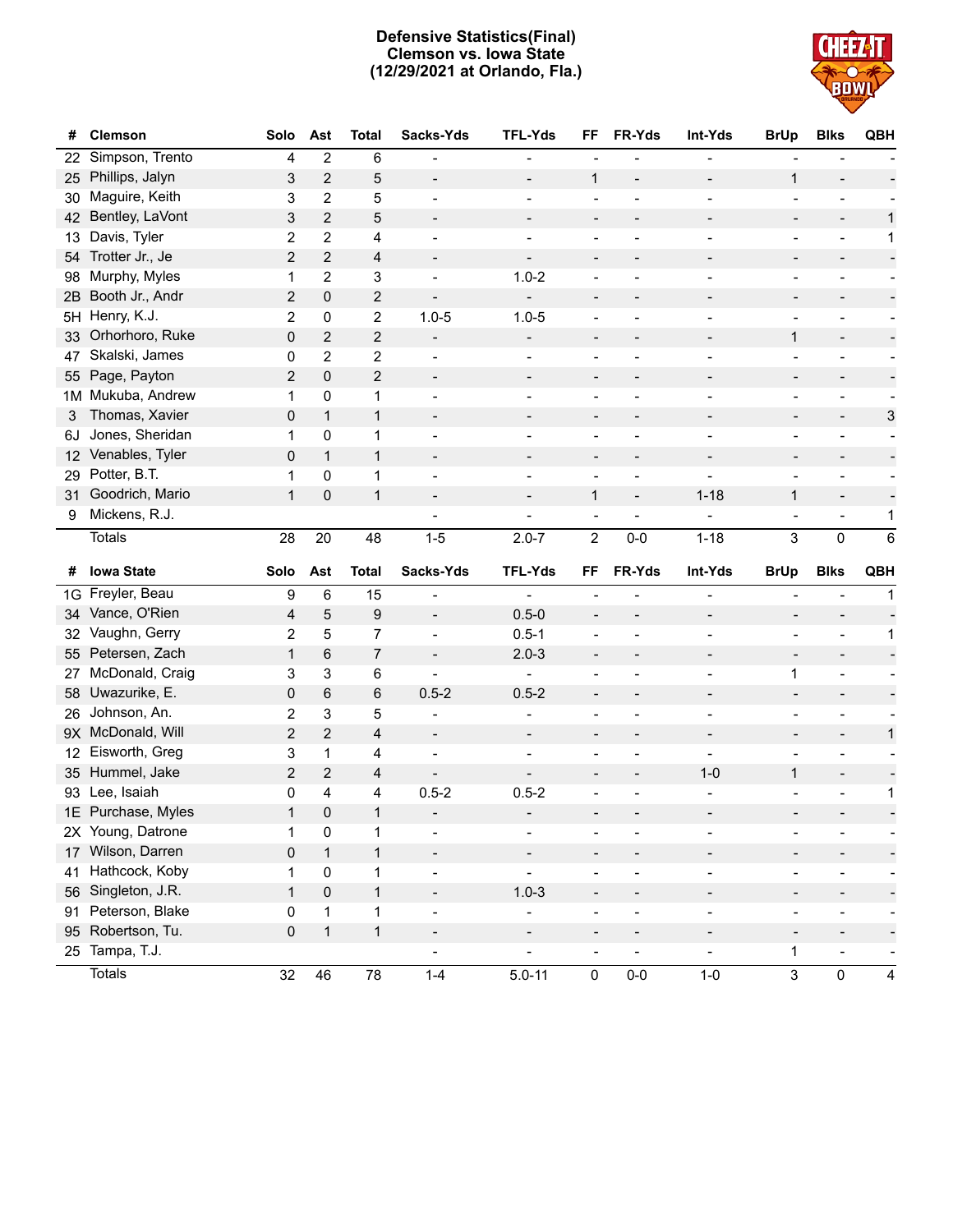# **Participation Report(Final) Clemson vs. Iowa State (12/29/2021 at Orlando, Fla.)**



# **Clemson**

# **Iowa State**

| Pos        | ##           | <b>OFFENSE</b>  | Pos       | ##             | <b>OFFENSE</b>   |
|------------|--------------|-----------------|-----------|----------------|------------------|
| RB         | $\mathbf{1}$ | Shipley, Will   | <b>WR</b> | 1 <sup>C</sup> | Noel, Jaylin     |
| <b>WR</b>  | 2S           | Swinney, Will   | RG        | 5E             | Simmons, Darrell |
| <b>WR</b>  | 3C           | Collins, Dacari | TЕ        | 11             | Allen, Chase     |
| LG         | 5R           | Rayburn, Hunter | QB        | 15             | Purdy, Brock     |
| QB         | 5            | Uiagalelei, DJ  | <b>WR</b> | 17             | Wilson, Darren   |
| RG         | 56           | Putnam, Will    | <b>RB</b> | 21             | Brock, Jirehl    |
| RT         | 64           | Parks, Walker   | C         | 52             | Downing, Trevor  |
| LT         | 71           | McFadden, Jorda | LG        | 54             | Hufford, Jared   |
| C          | 74           | Tate, Marcus    | RT        | 64             | Schweiger, D.    |
| <b>WR</b>  | 80           | Collins, Beaux  | LT.       | 66             | Miller, Tyler    |
| TE         | 84           | Allen, Davis    | TЕ        | 88             | Kolar, Charlie   |
|            |              |                 |           |                |                  |
| Pos        | ##           | <b>DEFENSE</b>  | Pos       | ##             | <b>DEFENSE</b>   |
| SS         | 1M           | Mukuba, Andrew  | СB        | 1E             | Purchase, Myles  |
| CВ         | 2B           | Booth Jr., Andr | S         | 1G             | Freyler, Beau    |
| DE         | 3            | Thomas, Xavier  | DE        | 9X             | McDonald, Will   |
| DT         | 13           | Davis, Tyler    | S         | 12             | Eisworth, Greg   |
| <b>SLB</b> | 22           | Simpson, Trento | CВ        | 26             | Johnson, An.     |
| FS         | 25           | Phillips, Jalyn | S         | 27             | McDonald, Craig  |
| CВ         | 31           | Goodrich, Mario | LВ        | 32             | Vaughn, Gerry    |
| DT         | 33           | Orhorhoro, Ruke | LВ        | 34             | Vance, O'Rien    |
| WLB        | 42           | Bentley, LaVont | LB        | 35             | Hummel, Jake     |
| MLB        | 47           | Skalski, James  | DE        | 55             | Petersen, Zach   |

**Clemson:**

**Iowa State:**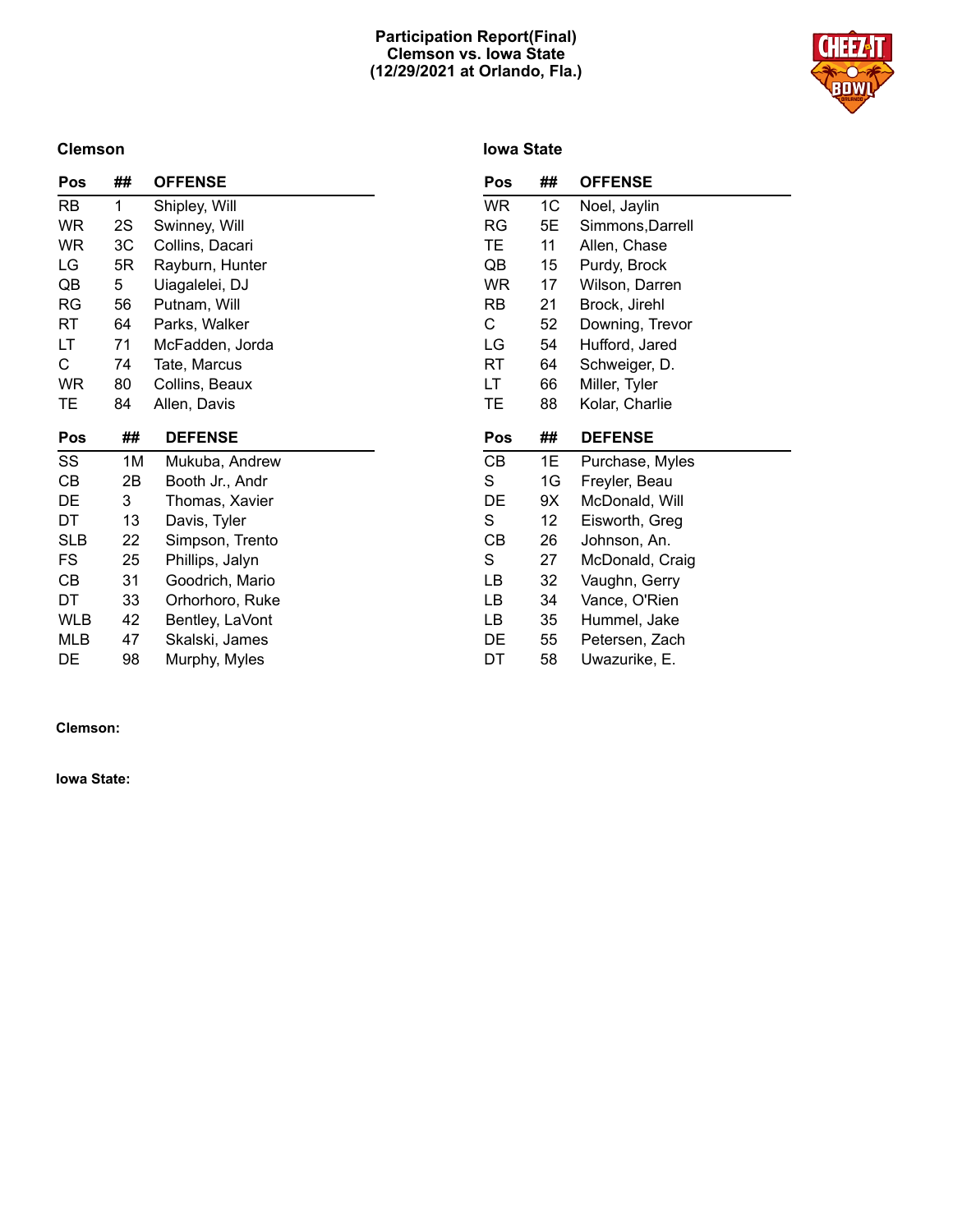# **Drive Chart (By Team)(Final) Clemson vs. Iowa State (12/29/2021 at Orlando, Fla.)**



|                |                 |                       | <b>Drive Started</b> |                 |                   |       | <b>Drive Ended</b> |               |            |  |
|----------------|-----------------|-----------------------|----------------------|-----------------|-------------------|-------|--------------------|---------------|------------|--|
| Team           | Qtr             | <b>Spot</b>           | Time                 | <b>Obtained</b> | <b>Spot</b>       | Time  | <b>How lost</b>    | <b>PI-Yds</b> | <b>TOP</b> |  |
| <b>CLEMSON</b> | 1st             | CLEMSON25             | 15:00                | KO              | ISU06             | 06:52 | *FG                | $15 - 69$     | 8:08       |  |
| <b>CLEMSON</b> | 1st             | CLEMSON28             | 05:01                | <b>PUNT</b>     | ISU <sub>42</sub> | 02:07 | <b>PUNT</b>        | $7 - 30$      | 2:54       |  |
| <b>CLEMSON</b> | 2 <sub>nd</sub> | CLEMSON25             | 11:25                | KO              | <b>CLEMSON28</b>  | 10:34 | <b>PUNT</b>        | $3 - 3$       | 0:51       |  |
| <b>CLEMSON</b> | 2 <sub>nd</sub> | CLEMSON25             | 07:33                | <b>FGA</b>      | ISU34             | 04:07 | *FG                | $ 8 - 41$     | 3:26       |  |
| <b>CLEMSON</b> | 2 <sub>nd</sub> | CLEMSON <sub>12</sub> | 02:00                | <b>PUNT</b>     | ISU <sub>19</sub> | 00:00 | <b>FGA</b>         | $14 - 69$     | 2:00       |  |
| <b>CLEMSON</b> | 3rd             | CLEMSON21             | 12:33                | <b>PUNT</b>     | ISU00             | 04:54 | $*TD$              | $16 - 79$     | 7:39       |  |
| <b>CLEMSON</b> | 3rd             | ISU00                 | 04:01                | <b>INT</b>      | IISU00            | 04:01 | *TD                | $10 - 0$      | 0:00       |  |
| <b>CLEMSON</b> | 3rd             | CLEMSON20             | 02:33                | <b>PUNT</b>     | CLEMSON20         | 02:27 | <b>INT</b>         | $1 - 0$       | 0:06       |  |
| <b>CLEMSON</b> | 3rd             | CLEMSON25             | 01:23                | KO              | <b>CLEMSON32</b>  | 00:00 | <b>PUNT</b>        | $3 - 7$       | 1:23       |  |
| <b>CLEMSON</b> | 4th             | <b>CLEMSON25</b>      | 09:42                | <b>KO</b>       | ISU <sub>46</sub> | 06:55 | <b>PUNT</b>        | $14 - 29$     | 2:47       |  |
| <b>CLEMSON</b> | 4th             | ISU <sub>42</sub>     | 04:15                | <b>PUNT</b>     | ISU46             | 01:52 | <b>PUNT</b>        | $3 - -4$      | 2:23       |  |
| <b>CLEMSON</b> | 4th             | ISU37                 | 00:33                | <b>DOWNS</b>    | ISU <sub>40</sub> | 00:00 | <b>HALF</b>        | $12 - -3$     | 0:33       |  |

|                      | 1st   | 2nd     | 3rd   | 4th   | 1st   | 2nd   |              |
|----------------------|-------|---------|-------|-------|-------|-------|--------------|
| <b>Clemson</b>       | Qtr   | Qtr     | Qtr   | Qtr   | Half  | Half  | <b>Total</b> |
| Time of possession   | 11:02 | 06:17   | 09:08 | 05:43 | 17:19 | 14:51 | 32:10        |
| 3rd down conversions | 4-6   | $2 - 5$ | $3-5$ | 0-2   | 6-11  |       | $9 - 18$     |
| 4th down conversions | 0-0   | 0-0     | 1-1   | ი-ი   | ი-ი   | 1-1   | 1-1          |

|             |                 |                      | <b>Drive Started</b> |             |       |                   | <b>Drive Ended</b> |         | <b>Consumed</b> |               |            |
|-------------|-----------------|----------------------|----------------------|-------------|-------|-------------------|--------------------|---------|-----------------|---------------|------------|
| <b>Team</b> | Qtr             | <b>Spot</b>          | Time                 | Obtained    |       | Spot              |                    | Time    | <b>How lost</b> | <b>PI-Yds</b> | <b>TOP</b> |
| <b>ISU</b>  | 1st             | <b>ISU25</b>         | 06:52                | KO          |       | <b>ISU32</b>      |                    | 05:01   | <b>PUNT</b>     | $3 - 7$       | 1:51       |
| <b>ISU</b>  | 1st             | ISU17                | 02:07                | <b>PUNT</b> |       | <b>CLEMSON05</b>  |                    | 11:25   | *FG             | $11 - 78$     | 5:42       |
| <b>ISU</b>  | 2 <sub>nd</sub> | ISU38                | 10:34                | <b>PUNT</b> |       | CLEMSON25         |                    | 07:33   | <b>FGA</b>      | $8 - 37$      | 3:01       |
| <b>ISU</b>  | 2nd             | <b>ISU25</b>         | 04:07                | KO          |       | CLEMSON49         |                    | 02:00   | <b>PUNT</b>     | $6 - 26$      | 2:07       |
| <b>ISU</b>  | 2nd             | CLEMSON25            | 00:00                | <b>FGA</b>  |       | CLEMSON25         |                    | 00:00   | <b>HALF</b>     | $0 - 0$       | 0:00       |
| <b>ISU</b>  | 3rd             | <b>ISU25</b>         | 15:00                | KO.         |       | ISU31             |                    | 12:33   | <b>PUNT</b>     | $5 - 6$       | 2:27       |
| <b>ISU</b>  | 3rd             | ISU <sub>10</sub>    | 04:54                | KO          |       | ISU <sub>15</sub> |                    | 04:01   | INT             | $2 - 5$       | 0:53       |
| <b>ISU</b>  | 3rd             | ISU <sub>25</sub>    | 04:01                | KO.         |       | ISU <sub>29</sub> |                    | 02:33   | <b>PUNT</b>     | $3 - 4$       | 1:28       |
| <b>ISU</b>  | 3rd             | <b>CLEMSON28</b>     | 02:27                | INT         |       | <b>CLEMSON28</b>  |                    | 01:23   | *FG             | $4 - 0$       | 1:04       |
| <b>ISU</b>  | 4th             | ISU37                | 15:00                | <b>PUNT</b> |       | <b>CLEMSON00</b>  |                    | 09:42   | *TD             | $8 - 63$      | 5:18       |
| <b>ISU</b>  | 4th             | ISU03                | 06:55                | <b>PUNT</b> |       | ISU <sub>11</sub> |                    | 04:15   | <b>PUNT</b>     | $6 - 8$       | 2:40       |
| <b>ISU</b>  | 4th             | ISU <sub>11</sub>    | 01:52                | <b>PUNT</b> |       | ISU37             |                    | 00:33   | <b>DOWNS</b>    | $7 - 26$      | 1:19       |
|             |                 |                      |                      | 1st         | 2nd   | 3rd               | 4th                | 1st     | 2nd             |               |            |
|             |                 | <b>Iowa State</b>    |                      | Qtr         | Qtr   | Qtr               | Qtr                | Half    | Half            | Total         |            |
|             |                 | Time of possession   |                      | 03:58       | 08:43 | 05:52             | 09:17              | 12:41   | 15:09           | 27:50         |            |
|             |                 | 3rd down conversions |                      | $0 - 1$     | 3-6   | $0 - 3$           | $3-5$              | $3 - 7$ | $3 - 8$         | $6 - 15$      |            |
|             |                 | 4th down conversions |                      | $0-0$       | $0-0$ | $0-0$             | $0 - 1$            | $0-0$   | $0 - 1$         | $0 - 1$       |            |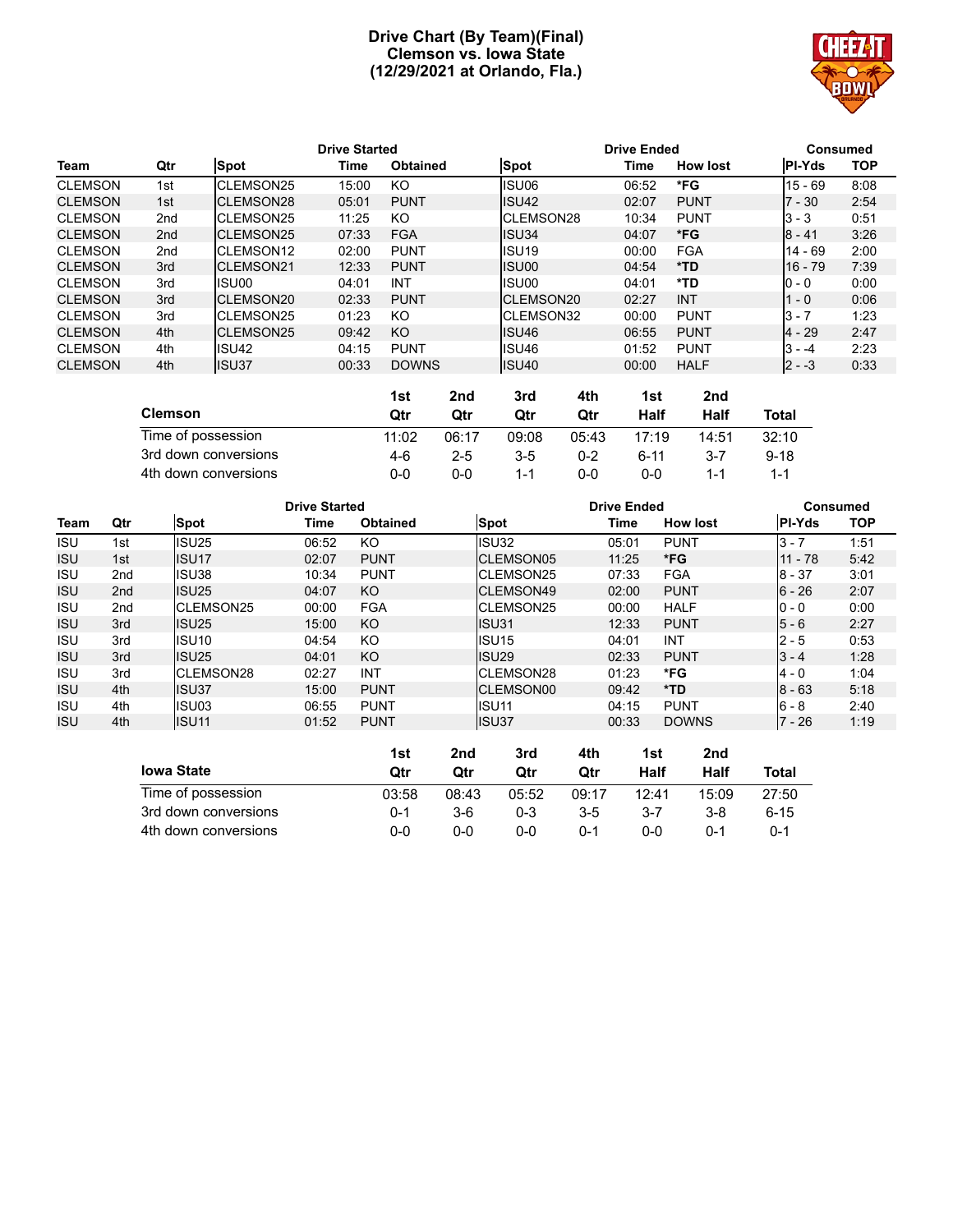# **Drive Chart (By Quarter)(Final) Clemson vs. Iowa State (12/29/2021 at Orlando, Fla.)**



|                |     |                   | <b>Drive Started</b> |              |                   | <b>Drive Ended</b> |                 |               |            |
|----------------|-----|-------------------|----------------------|--------------|-------------------|--------------------|-----------------|---------------|------------|
| Team           | Qtr | <b>Spot</b>       | Time                 | Obtained     | Spot              | Time               | <b>How lost</b> | <b>PI-Yds</b> | <b>TOP</b> |
| <b>CLEMSON</b> | 1st | <b>CLEMSON25</b>  | 15:00                | KO           | ISU06             | 06:52              | *FG             | $15 - 69$     | 8:08       |
| <b>ISU</b>     | 1st | ISU <sub>25</sub> | 06:52                | <b>KO</b>    | <b>ISU32</b>      | 05:01              | <b>PUNT</b>     | $3 - 7$       | 1:51       |
| <b>CLEMSON</b> | 1st | <b>CLEMSON28</b>  | 05:01                | <b>PUNT</b>  | ISU <sub>42</sub> | 02:07              | <b>PUNT</b>     | $7 - 30$      | 2:54       |
| <b>ISU</b>     | 1st | ISU17             | 02:07                | <b>PUNT</b>  | CLEMSON05         | 11:25              | *FG             | 11 - 78       | 5:42       |
| <b>CLEMSON</b> | 2nd | <b>ICLEMSON25</b> | 11:25                | KO           | <b>CLEMSON28</b>  | 10:34              | <b>PUNT</b>     | $3 - 3$       | 0:51       |
| <b>ISU</b>     | 2nd | ISU38             | 10:34                | <b>PUNT</b>  | <b>CLEMSON25</b>  | 07:33              | <b>FGA</b>      | $8 - 37$      | 3:01       |
| <b>CLEMSON</b> | 2nd | CLEMSON25         | 07:33                | <b>FGA</b>   | ISU34             | 04:07              | *FG             | 8 - 41        | 3:26       |
| <b>ISU</b>     | 2nd | <b>ISU25</b>      | 04:07                | KO           | CLEMSON49         | 02:00              | <b>PUNT</b>     | $6 - 26$      | 2:07       |
| <b>CLEMSON</b> | 2nd | CLEMSON12         | 02:00                | <b>PUNT</b>  | ISU <sub>19</sub> | 00:00              | <b>FGA</b>      | 14 - 69       | 2:00       |
| <b>ISU</b>     | 2nd | <b>CLEMSON25</b>  | 00:00                | <b>FGA</b>   | CLEMSON25         | 00:00              | <b>HALF</b>     | $0 - 0$       | 0:00       |
| <b>ISU</b>     | 3rd | ISU <sub>25</sub> | 15:00                | KO           | ISU31             | 12:33              | <b>PUNT</b>     | $5 - 6$       | 2:27       |
| <b>CLEMSON</b> | 3rd | CLEMSON21         | 12:33                | <b>PUNT</b>  | ISU00             | 04:54              | $*TD$           | $16 - 79$     | 7:39       |
| <b>ISU</b>     | 3rd | ISU <sub>10</sub> | 04:54                | KO           | ISU <sub>15</sub> | 04:01              | <b>INT</b>      | $2 - 5$       | 0:53       |
| <b>CLEMSON</b> | 3rd | ISU00             | 04:01                | <b>INT</b>   | ISU00             | 04:01              | $*TD$           | $0 - 0$       | 0:00       |
| <b>ISU</b>     | 3rd | ISU <sub>25</sub> | 04:01                | <b>KO</b>    | <b>ISU29</b>      | 02:33              | <b>PUNT</b>     | $3 - 4$       | 1:28       |
| <b>CLEMSON</b> | 3rd | CLEMSON20         | 02:33                | <b>PUNT</b>  | CLEMSON20         | 02:27              | <b>INT</b>      | $1 - 0$       | 0:06       |
| <b>ISU</b>     | 3rd | CLEMSON28         | 02:27                | <b>INT</b>   | CLEMSON28         | 01:23              | *FG             | 4 - 0         | 1:04       |
| <b>CLEMSON</b> | 3rd | <b>CLEMSON25</b>  | 01:23                | KO           | CLEMSON32         | 00:00              | <b>PUNT</b>     | $3 - 7$       | 1:23       |
| <b>ISU</b>     | 4th | ISU37             | 15:00                | <b>PUNT</b>  | CLEMSON00         | 09:42              | *TD             | $8 - 63$      | 5:18       |
| <b>CLEMSON</b> | 4th | <b>CLEMSON25</b>  | 09:42                | KO.          | ISU <sub>46</sub> | 06:55              | <b>PUNT</b>     | $4 - 29$      | 2:47       |
| <b>ISU</b>     | 4th | ISU03             | 06:55                | <b>PUNT</b>  | <b>ISU11</b>      | 04:15              | <b>PUNT</b>     | $6 - 8$       | 2:40       |
| <b>CLEMSON</b> | 4th | <b>ISU42</b>      | 04:15                | <b>PUNT</b>  | ISU <sub>46</sub> | 01:52              | <b>PUNT</b>     | $3 - -4$      | 2:23       |
| <b>ISU</b>     | 4th | ISU <sub>11</sub> | 01:52                | <b>PUNT</b>  | ISU37             | 00:33              | <b>DOWNS</b>    | 7 - 26        | 1:19       |
| <b>CLEMSON</b> | 4th | ISU37             | 00:33                | <b>DOWNS</b> | ISU <sub>40</sub> | 00:00              | <b>HALF</b>     | $2 - -3$      | 0:33       |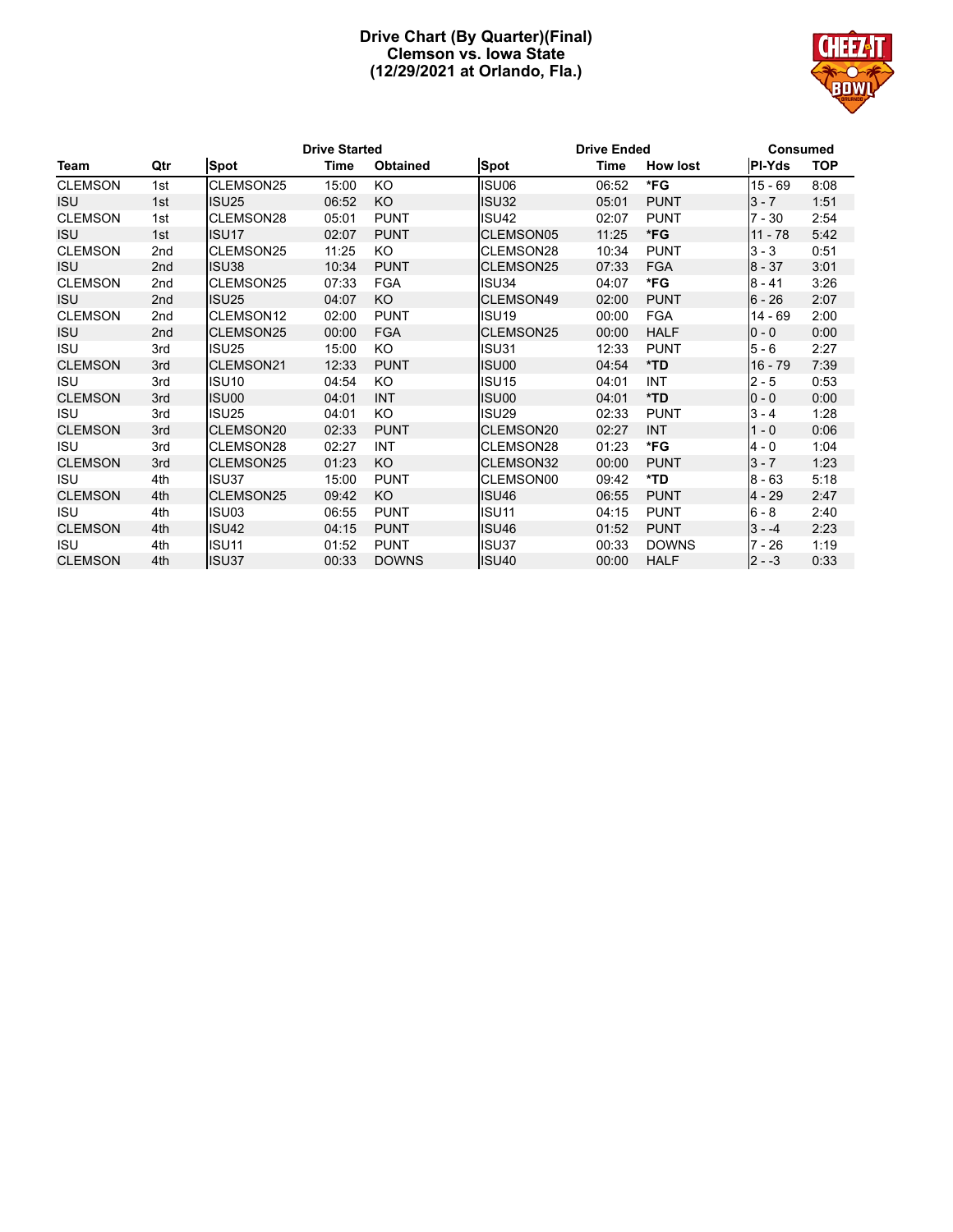# **Play-by-Play Summary (1st quarter) Clemson vs. Iowa State (12/29/2021 at Orlando, Fla.)**



*Captains for Iowa State are 12 and 15 Captains for Clemson are 31, 47, 48, and 82 Iowa State wins the toss, defers. Clemson receives, defending north. ISU ball on ISU35.*

Mevis, Andrew kickoff 65 yards to the CLEMSON0, touchback.

1-10 CLEMSON25 Shipley, Will rush for 1 yard to the CLEMSON26 (Vance, O'Rien;Freyler, Beau).

| $1 - 10$ |                   | <u>ULLINIUU INEU UNIQUI IUSI IUI I VAIU IU IIIE ULLINIUUIVEU (VAIIUE, UTIIENI, TEVIEN, DEAU).</u>                                        |   |
|----------|-------------------|------------------------------------------------------------------------------------------------------------------------------------------|---|
| $2-9$    |                   | CLEMSON26 Uiagalelei, DJ pass complete to Collins, Dacari for 5 yards to the CLEMSON31 (Johnson, An.).                                   |   |
| $3 - 4$  |                   | CLEMSON31 Uiagalelei, DJ pass complete to Swinney, Will for 11 yards to the CLEMSON42, 1ST DOWN CLEMSON<br>(Vaughn, Gerry).              | P |
| 1-10     |                   | CLEMSON42 Pace, Kobe rush for 4 yards to the CLEMSON46 (Hummel, Jake).                                                                   |   |
| $2-6$    |                   | CLEMSON46 Uiagalelei, DJ pass complete to Shipley, Will for 19 yards to the ISU35, 1ST DOWN CLEMSON, out-of-<br>bounds (Eisworth, Greg). | P |
| $1 - 10$ | ISU35             | Pace, Kobe rush for 4 yards to the ISU31 (Freyler, Beau; Robertson, Tu.).                                                                |   |
| $2-6$    | ISU31             | Pace, Kobe rush for 2 yards to the ISU29 (Freyler, Beau; Hummel, Jake).                                                                  |   |
| $3 - 4$  | ISU <sub>29</sub> | Pace, Kobe rush for 11 yards to the ISU18, 1ST DOWN CLEMSON (Johnson, An.; Lee, Isaiah).                                                 | R |
| $1 - 10$ | ISU18             | Shipley, Will rush for 8 yards to the ISU10 (Freyler, Beau).                                                                             |   |
| $2 - 2$  | ISU <sub>10</sub> | Pace, Kobe rush for 1 yard to the ISU9 (Uwazurike, E.; Lee, Isaiah).                                                                     |   |
| $3 - 1$  | ISU09             | Uiagalelei, DJ rush for 2 yards to the ISU7, 1ST DOWN CLEMSON (McDonald, Craig).                                                         | R |
| $1-0$    | ISU07             | Shipley, Will rush for no gain to the ISU7 (McDonald, Craig).                                                                            |   |
| $2 - 0$  | ISU07             | Uiagalelei, DJ rush for 1 yard to the ISU6 (Freyler, Beau).                                                                              |   |
| $3-0$    | ISU06             | PENALTY CLEMSON false start (Rayburn, Hunter) 5 yards to the ISU11.                                                                      |   |
| $3-0$    | ISU <sub>11</sub> | Uiagalelei, DJ rush for 5 yards to the ISU6 (McDonald, Will).                                                                            |   |
| 4-0      | <b>ISU06</b>      | Potter, B.T. field goal attempt from 23 GOOD, clock 06:52. [06:52]                                                                       |   |
|          |                   |                                                                                                                                          |   |

# **CLEMSON 3, IOWA STATE 0**

*Drive Summary: 15 plays, 69 yards, 8:08*

Potter, B.T. kickoff 65 yards to the ISU0, touchback.

#### **IOWA STATE drive start at 06:52.**

| $1 - 10$ | ISU25 | Brock, Jirehl rush for 3 yards to the ISU28 (Simpson, Trento; Murphy, Myles).                            |
|----------|-------|----------------------------------------------------------------------------------------------------------|
| $2 - 7$  | ISU28 | Purdy, Brock pass complete to Kolar, Charlie for 6 yards to the ISU34 (Bentley, LaVont; Skalski, James). |
| 3-1      | ISU34 | Brock, Jirehl rush for loss of 2 yards to the ISU32 (Murphy, Myles).                                     |
| 4-3      | ISU32 | Mevis, Andrew punt 40 yards to the CLEMSON28, fair catch by Brown, Will.                                 |
|          |       | Drive Summary: 3 plays, 7 yards, 1:51                                                                    |

#### **CLEMSON drive start at 05:01.**

|  | 1-10 CLEMSON28 Uiagalelei, DJ pass complete to Pace, Kobe for 9 yards to the CLEMSON37 (Hummel, Jake). |  |  |
|--|--------------------------------------------------------------------------------------------------------|--|--|
|--|--------------------------------------------------------------------------------------------------------|--|--|

2-1 CLEMSON37 Pace, Kobe rush for loss of 2 yards to the CLEMSON35 (Petersen, Zach).

| $3 - 3$ |                                        | CLEMSON35 Uiagalelei, DJ pass complete to Allen, Davis for 6 yards to the CLEMSON41, 1ST DOWN CLEMSON.           | P |  |  |  |  |  |  |
|---------|----------------------------------------|------------------------------------------------------------------------------------------------------------------|---|--|--|--|--|--|--|
|         |                                        | 1-10 CLEMSON41 Uiagalelei, DJ pass complete to Collins, Dacari for 13 yards to the ISU46, 1ST DOWN CLEMSON, out- | P |  |  |  |  |  |  |
|         |                                        | of-bounds.                                                                                                       |   |  |  |  |  |  |  |
| 1-10    | ISU46                                  | Shipley, Will rush for 4 yards to the ISU42 (Vance, O'Rien).                                                     |   |  |  |  |  |  |  |
| $2-6$   | ISU42                                  | Uiagalelei, DJ pass incomplete to Shipley, Will.                                                                 |   |  |  |  |  |  |  |
| 3-6     | ISU42                                  | Uiagalelei, DJ pass incomplete to Collins, Beaux (Tampa, T.J.), QB hurry by Freyler, Beau.                       |   |  |  |  |  |  |  |
| 4-6     | ISU42                                  | Spiers, Will punt 25 yards to the ISU17, fair catch by Noel, Jaylin.                                             |   |  |  |  |  |  |  |
|         | Drive Summary: 7 plays, 30 yards, 2:54 |                                                                                                                  |   |  |  |  |  |  |  |
|         |                                        |                                                                                                                  |   |  |  |  |  |  |  |

#### **IOWA STATE drive start at 02:07.** 1-10 ISU17 Purdy, Brock pass complete to Allen, Chase for 3 yards to the ISU20. 2-7 ISU20 Purdy, Brock pass complete to Shaw, Sean for 6 yards to the ISU26 (Bentley, LaVont). 3-1 ISU26 Brock, Jirehl rush for 3 yards to the ISU29, 1ST DOWN ISU (Thomas, Xavier;Simpson, Trento). R 1-10 ISU29 Brock, Jirehl rush for 14 yards to the ISU43, 1ST DOWN ISU (Simpson, Trento). R

# **END OF 1ST QUARTER: CLEMSON 3, IOWA STATE 0**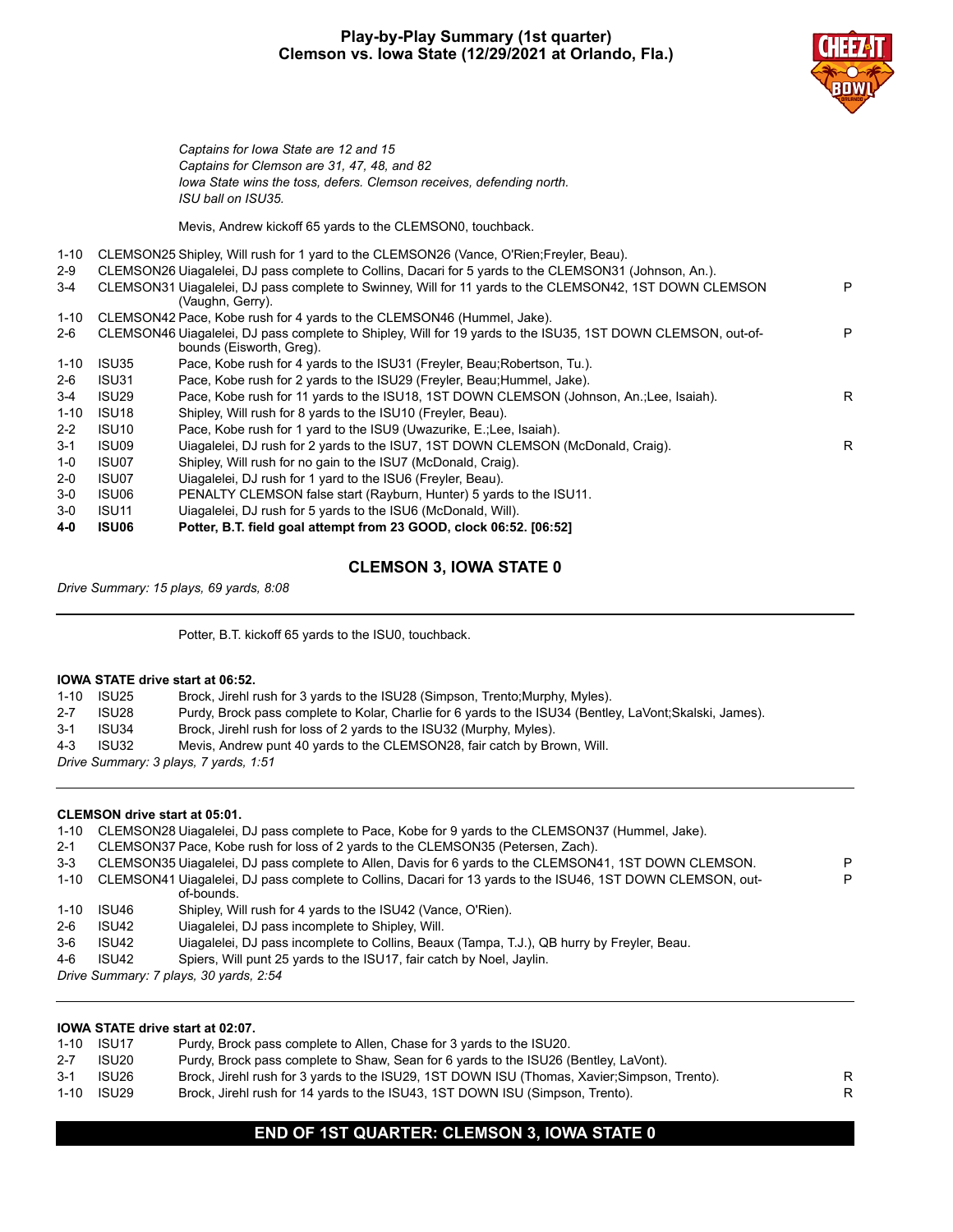|                        |                    |                     |  | 1st Downs<br>Time |  |  |         | Conversions |                 |                  |           |
|------------------------|--------------------|---------------------|--|-------------------|--|--|---------|-------------|-----------------|------------------|-----------|
| <b>Quarter Summary</b> | Score Poss R P X T |                     |  |                   |  |  | 3rd     | 4th         | Rushing Passing |                  | Penalties |
| Clemson                |                    | $11:02$ 2 4 0 6 4-6 |  |                   |  |  |         | $0 - 0$     | 13-41           | ٬ 6-8-0-63       | 1-5       |
| <b>Iowa State</b>      |                    | 03:58 2 0 0 2       |  |                   |  |  | $0 - 1$ | $0 - 0$     | 4-18            | $3 - 3 - 0 - 15$ | $0 - 0$   |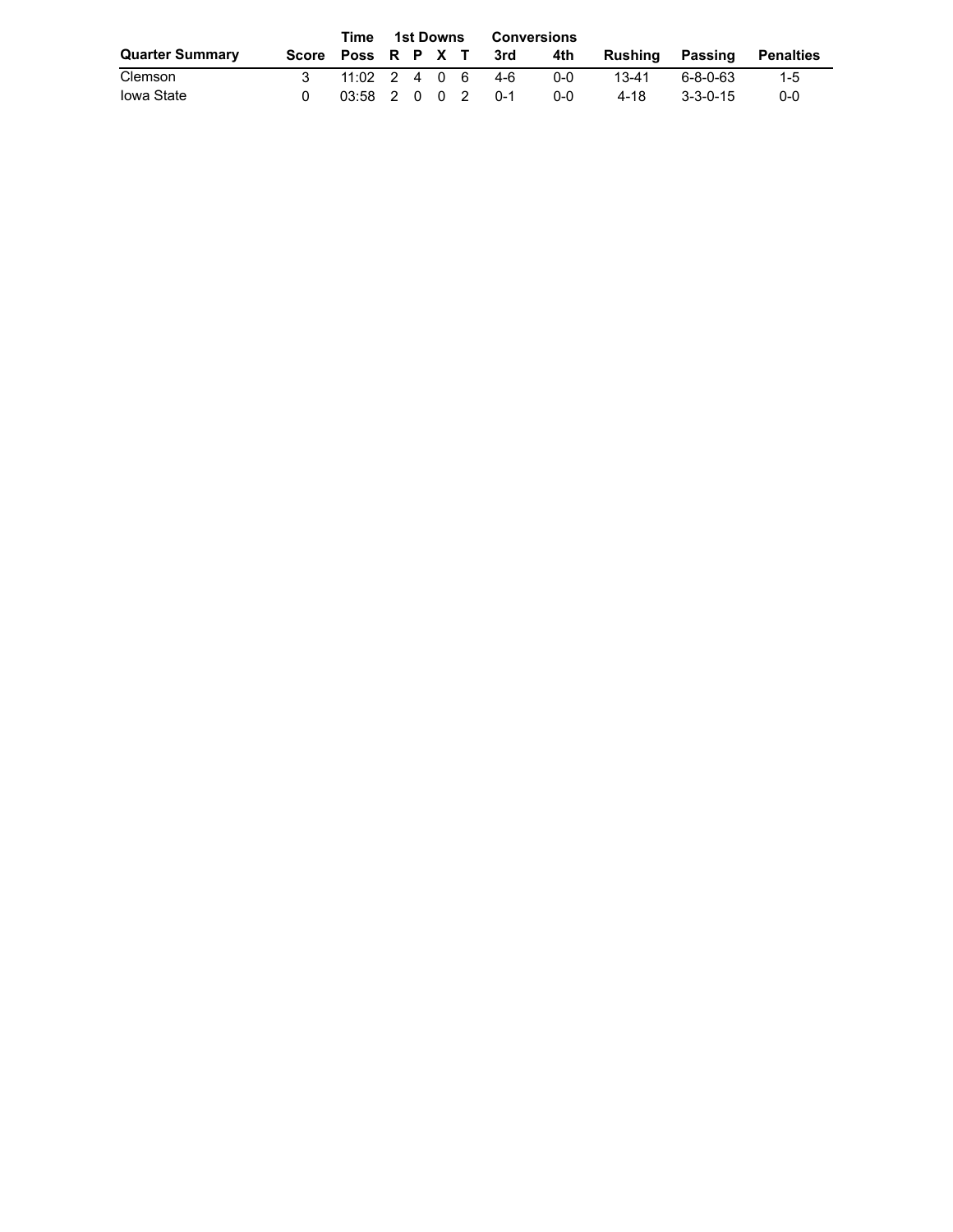#### **Quickie Statistics (1st Quarter only) Clemson vs. Iowa State (12/29/2021 at Orlando, Fla.)**



|                                   | <b>CLEMSON</b> | <b>ISU</b>  |
|-----------------------------------|----------------|-------------|
| Score                             | 3              | $\Omega$    |
| <b>FIRST DOWNS</b>                | 6              | 2           |
| <b>RUSHES-YARDS (NET)</b>         | 13-41          | $4 - 18$    |
| <b>PASSING-YARDS (NET)</b>        | 63             | 15          |
| Passes Att-Comp-Int               | $8 - 6 - 0$    | $3 - 3 - 0$ |
| <b>TOTAL OFFENSE PLAYS-YARDS</b>  | $21 - 104$     | $7 - 33$    |
| Fumble Returns-Yards              | $0 - 0$        | $0-0$       |
| <b>Punt Returns-Yards</b>         | $0 - 0$        | $0 - 0$     |
| Kickoff Returns-Yards             | $0 - 0$        | $0 - 0$     |
| <b>Interception Returns-Yards</b> | $0 - 0$        | $0 - 0$     |
| Punts (Number-Avg)                | $1 - 25.0$     | $1 - 40.0$  |
| Fumbles-Lost                      | $0 - 0$        | $0 - 0$     |
| Penalties-Yards                   | $1 - 5$        | $0 - 0$     |
| Possession Time                   | 11:02          | 03:58       |
| <b>Third-Down Conversions</b>     | 4-6            | $0 - 1$     |
| Fourth-Down Conversions           | $0 - 0$        | $0 - 0$     |

| <b>Rushing</b>                   | No.                  | Gain               | Loss           | <b>Net</b>       | <b>TD</b>          | <b>Avg</b>       | Lg                     | <b>Rushing</b>                | No. | Gain         |                    | Loss         | <b>Net</b>    | TD                | Avg            | Lg                               |
|----------------------------------|----------------------|--------------------|----------------|------------------|--------------------|------------------|------------------------|-------------------------------|-----|--------------|--------------------|--------------|---------------|-------------------|----------------|----------------------------------|
| Shipley, Will                    | 4                    | 13                 | $\mathbf 0$    | $\overline{13}$  | $\Omega$           | $\overline{3.3}$ | 8                      | Brock, Jirehl                 | 4   | 20           |                    | $-2$         | 18            | $\Omega$          | 4.5            | 14                               |
| Pace, Kobe<br>Uiagalelei, DJ     | 6<br>3               | 22<br>8            | $\frac{-2}{0}$ | $\frac{20}{8}$   | 0<br>$\Omega$      | $3.3\,$<br>2.7   | $\frac{11}{5}$         |                               |     |              |                    |              |               |                   |                |                                  |
|                                  |                      |                    |                |                  |                    |                  |                        |                               |     |              |                    |              |               |                   |                |                                  |
| Passing                          |                      | $C-A-I$            | Yds            | TD               | Lg                 |                  | Sack                   | <b>Passing</b>                |     | $C-A-I$      |                    | Yds          | TD            | Lg                |                | <b>Sack</b>                      |
| Uiagalelei, DJ                   |                      | $6 - 8 - 0$        | 63             | $\overline{0}$   | $\overline{19}$    |                  |                        | Purdy, Brock                  |     | $3 - 3 - 0$  |                    | 15           |               |                   |                |                                  |
|                                  |                      |                    |                |                  |                    |                  |                        |                               |     |              |                    |              |               |                   |                |                                  |
| Receiving                        |                      | No.                | Yards          |                  | TD                 | <u>Tgt</u>       | $\frac{\text{Lg}}{13}$ | Receiving                     |     | No.          |                    | Yards        |               | TD                | Tgt            | $\frac{\mathsf{L}\mathsf{g}}{6}$ |
| Collins, Dacari                  |                      | $\overline{2}$     |                | $\overline{18}$  | $\overline{0}$     | $\overline{2}$   |                        | Kolar, Charlie                |     |              |                    |              | 6             | 0                 |                |                                  |
| Shipley, Will<br>Pace, Kobe      |                      | 1<br>1             |                | 19<br>9          | $_{\rm 0}^{\rm 0}$ | $\frac{2}{1}$    | 19<br>9                | Shaw, Sean<br>Allen, Chase    |     |              |                    |              | $\frac{6}{3}$ | 0<br>$\mathbf{0}$ | 1              | 6<br>$\overline{3}$              |
| Collins, Beaux                   |                      | 0                  |                | $\mathbf 0$      | 0                  | 1                |                        |                               |     |              |                    |              |               |                   |                |                                  |
|                                  |                      |                    |                |                  |                    |                  |                        |                               |     |              |                    |              |               |                   |                |                                  |
| <b>Punting</b>                   | No.                  | Yds                | Avg            | Lng              |                    | In20             | $rac{TB}{0}$           | <b>Punting</b>                |     | No.          | Yds                | Avg          |               | Lng               | In20           | $\frac{TB}{0}$                   |
| Spiers, Will                     | $\blacktriangleleft$ | 25                 | 25.0           | 25               |                    |                  |                        | Mevis, Andrew                 |     | $\mathbf{1}$ | 40                 | 40.0         |               | 40                | $\overline{0}$ |                                  |
|                                  |                      |                    |                |                  |                    |                  |                        |                               |     |              |                    |              |               |                   |                |                                  |
| <b>Punt Returns</b>              |                      | No.                |                | Yards            |                    | TD               | Lg                     | <b>Punt Returns</b>           |     |              | No.                |              | Yards         |                   | TD             | Lg                               |
|                                  |                      |                    |                |                  |                    |                  |                        |                               |     |              |                    |              |               |                   |                |                                  |
| <b>Kick Returns</b>              |                      | No.                |                | Yards            |                    | TD               | Lg                     | <b>Kick Returns</b>           |     |              | No.                |              | Yards         |                   | <b>TD</b>      | Lg                               |
|                                  |                      |                    |                |                  |                    |                  |                        |                               |     |              |                    |              |               |                   |                |                                  |
| <b>Tackles</b>                   |                      | UA-A               | <b>Total</b>   |                  | <b>Sacks</b>       |                  | TFL                    | <b>Tackles</b>                |     | UA-A         |                    | <b>Total</b> |               | <b>Sacks</b>      |                | <b>TFL</b>                       |
| Simpson, Trento                  |                      | $1 - 2$<br>$1 - 1$ |                | $\overline{2.0}$ |                    | 0.0<br>0.0       | 0.0<br>0.0             | Freyler, Beau<br>Hummel. Jake |     |              | $2 - 3$            |              | 3.5           |                   | 0.0<br>0.0     | 0.0<br>0.0                       |
| Bentley, LaVont<br>Murphy, Myles |                      | $1 - 1$            |                | 1.5<br>1.5       |                    | 0.0              | 1.0                    | McDonald, Craig               |     |              | $2 - 1$<br>$2 - 0$ |              | 2.5<br>2.0    |                   | 0.0            | 0.0                              |
| Thomas, Xavier                   |                      | $0 - 1$            |                | 0.5              |                    | 0.0              | 0.0                    | Johnson, An.                  |     |              | $1 - 1$            |              | 1.5           |                   | 0.0            | 0.0                              |
| Skalski, James                   |                      | $0 - 1$            |                | 0.5              |                    | 0.0              | 0.0                    | Vance, O'Rien                 |     |              | $1 - 1$            |              | 1.5           |                   | 0.0            | 0.0                              |
|                                  |                      |                    |                |                  |                    |                  |                        | McDonald, Will                |     |              | $1 - 0$            |              | 1.0           |                   | 0.0            | 0.0                              |
|                                  |                      |                    |                |                  |                    |                  |                        | Eisworth, Greg                |     |              | $1 - 0$<br>$1 - 0$ |              | 1.0<br>1.0    |                   | 0.0<br>0.0     | 0.0<br>0.0                       |
|                                  |                      |                    |                |                  |                    |                  |                        | Vaughn, Gerry                 |     |              |                    |              |               |                   |                |                                  |

| Passing                                      |     | C-A-I              | Yds   | TD          | <u>Lg</u>                  | Sack          |
|----------------------------------------------|-----|--------------------|-------|-------------|----------------------------|---------------|
| Purdy, Brock                                 |     | $3 - 3 - 0$        | 15    | 0           | 6                          | 0             |
| Receiving                                    |     | No.                | Yards | TD          | <b>Tgt</b>                 | Lg            |
| Kolar, Charlie<br>Shaw, Sean<br>Allen, Chase |     | 1<br>1<br>1        |       | 6<br>6<br>3 | 0<br>1<br>1<br>0<br>1<br>0 | 6<br>6<br>3   |
| Punting                                      | No. | Yds                | Avg   | Lng         | In20                       | ΤВ            |
| Mevis, Andrew                                | 1   | 40                 | 40.0  |             | 40                         | $\Omega$<br>0 |
| Punt Returns                                 |     | No.                |       | Yards       | TD                         | Lg            |
| Kick Returns                                 |     | No.                |       | Yards       | TD                         | Lg            |
| Tackles                                      |     | UA-A               | Total |             | <b>Sacks</b>               | TFL           |
| Freyler, Beau                                |     | $2 - 3$            |       | 3.5         | 0.0                        | 0.0           |
| Hummel, Jake                                 |     | $2 - 1$            |       | 2.5         | 0.0                        | 0.0           |
| McDonald, Craig<br>Johnson, An.              |     | $2 - 0$<br>$1 - 1$ |       | 2.0<br>1.5  | 0.0<br>0.0                 | 0.0<br>0.0    |
| Vance, O'Rien                                |     | 1-1                |       | 1.5         | 0.0                        | 0.0           |
| McDonald, Will                               |     | 1-0                |       | 1.0         | 0.0                        | 0.0           |
| Eisworth, Greg                               |     | $1 - 0$            |       | 1.0         | 0.0                        | 0.0           |

| Qtr                    | Time<br>$\sim$ | Scoring Play                                                                 | -----<br>v.r |
|------------------------|----------------|------------------------------------------------------------------------------|--------------|
| 1 <sub>ct</sub><br>,,, | 06:52          | -6988:08<br>$\sim$<br>EMSON<br>Potter,<br>$\overline{110}$<br>vu r<br>u<br>. |              |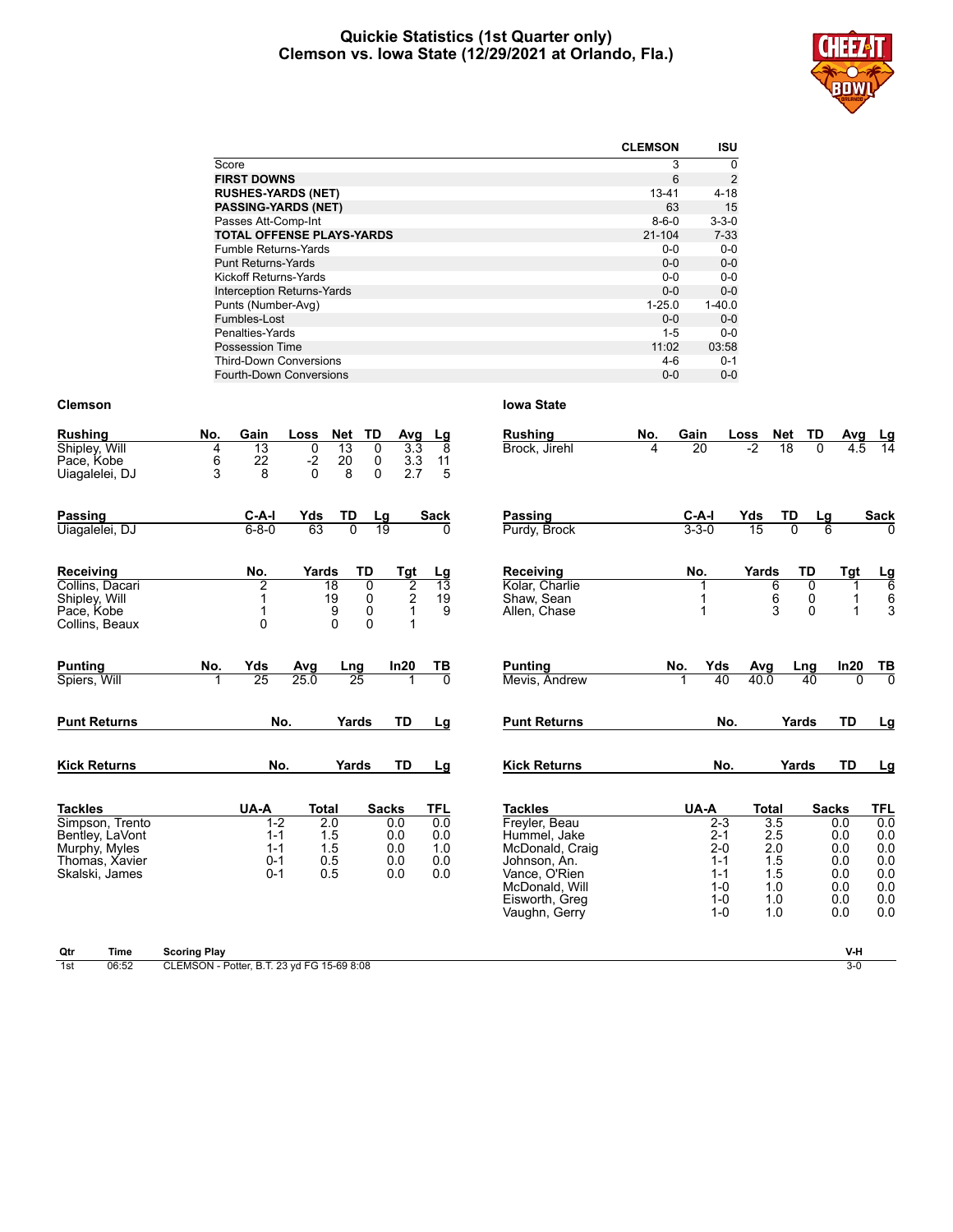# **Play-by-Play Summary (2nd quarter) Clemson vs. Iowa State (12/29/2021 at Orlando, Fla.)**



- 1-10 ISU43 Start of 2nd quarter, clock 15:00. [15:00]
- 1-10 ISU43 Purdy, Brock pass complete to Hutchinson, X. for 34 yards to the CLEMSON23, 1ST DOWN ISU. P
- 1-10 CLEMSON23 Brock, Jirehl rush for no gain to the CLEMSON23 (Orhorhoro, Ruke;Murphy, Myles).
- 2-10 CLEMSON23 Purdy, Brock pass complete to Kolar, Charlie for 13 yards to the CLEMSON10, 1ST DOWN ISU (Bentley, LaVont;Phillips, Jalyn). P
- 1-0 CLEMSON10 PENALTY ISU false start (Miller, Tyler) 5 yards to the CLEMSON15.
- 1-0 CLEMSON15 Purdy, Brock rush for 6 yards to the CLEMSON9, out-of-bounds (Simpson, Trento).
- 2-0 CLEMSON09 Brock, Jirehl rush for 4 yards to the CLEMSON5 (Simpson, Trento).
- 3-0 CLEMSON05 Purdy, Brock pass incomplete to Allen, Chase.
- **4-0 CLEMSON05 Mevis, Andrew field goal attempt from 22 GOOD, clock 11:25. [11:25]**

# **CLEMSON 3, IOWA STATE 3**

*Drive Summary: 11 plays, 78 yards, 5:42*

Mevis, Andrew kickoff 65 yards to the CLEMSON0, touchback.

#### **CLEMSON drive start at 11:25.**

1-10 CLEMSON25 Shipley, Will rush for 3 yards to the CLEMSON28 (McDonald, Craig;Peterson, Blake).

- 2-7 CLEMSON28 Uiagalelei, DJ pass incomplete to Collins, Beaux (Hummel, Jake).
- 3-7 CLEMSON28 Uiagalelei, DJ pass incomplete to Shipley, Will, QB hurry by Vaughn, Gerry.
- 4-7 CLEMSON28 Spiers, Will punt 34 yards to the ISU38, fair catch by Noel, Jaylin.

*Drive Summary: 3 plays, 3 yards, 0:51*

#### **IOWA STATE drive start at 10:34.**

| $1 - 10$ | ISU38 | Purdy, Brock pass complete to Allen, Chase for 2 yards to the ISU40 (Skalski, James; Trotter Jr., Je).                       |   |
|----------|-------|------------------------------------------------------------------------------------------------------------------------------|---|
| $2 - 8$  | ISU40 | Silas, Deon rush for 5 yards to the ISU45, out-of-bounds.                                                                    |   |
|          |       | Previous play is under review for where he went out of bounds.                                                               |   |
|          |       | Original spot was ISU 48                                                                                                     |   |
|          |       | After review, ball moved back to the ISU 45                                                                                  |   |
| $3 - 3$  | ISU45 | Purdy, Brock rush for 3 yards to the ISU48, 1ST DOWN ISU.                                                                    | R |
| $1 - 10$ | ISU48 | Timeout Clemson, clock 08:48. [08:48]                                                                                        |   |
| $1 - 10$ | ISU48 | Purdy, Brock pass complete to Noel, Jaylin for 27 yards to the CLEMSON25, 1ST DOWN ISU, out-of-<br>bounds (Phillips, Jalyn). | P |
|          |       | 1-10 CLEMSON25 Brock, Jirehl rush for no gain to the CLEMSON25 (Orhorhoro, Ruke;Davis, Tyler).                               |   |
| $2 - 10$ |       | CLEMSON25 Purdy, Brock pass incomplete to Shaw, Sean, QB hurry by Davis, Tyler, QB hurry by Thomas, Xavier.                  |   |
| $3 - 10$ |       | CLEMSON25 Purdy, Brock pass incomplete to Noel, Jaylin.                                                                      |   |
|          |       | 4-10 CLEMSON25 Mevis, Andrew field goal attempt from 43 MISSED - wide right, spot at CLEMSON25, clock 07:33.                 |   |
|          |       | [07:33]                                                                                                                      |   |

*Drive Summary: 8 plays, 37 yards, 3:01*

#### **CLEMSON drive start at 07:33.**

| CLEMSON36 Shipley, Will rush for loss of 1 yard to the CLEMSON35 (Vaughn, Gerry; Petersen, Zach).<br>1-10<br>CLEMSON35 Uiagalelei, DJ pass complete to Collins, Dacari for 13 yards to the CLEMSON48, 1ST DOWN<br>$2 - 11$<br>CLEMSON (Johnson, An.; Freyler, Beau).<br>CLEMSON48 Uiagalelei, DJ pass incomplete to Swinney, Will, PENALTY ISU personal foul (Eisworth, Greg) 15 yards<br>1-10<br>to the ISU37, 1ST DOWN CLEMSON, NO PLAY.<br>Shipley, Will rush for 2 yards to the ISU35 (Vaughn, Gerry).<br>1-10<br>ISU37<br>Uiagalelei, DJ pass complete to Shipley, Will for 10 yards to the ISU25, PENALTY CLEMSON illegal<br>2-8<br>ISU35<br>block (McFadden, Jorda) 10 yards to the ISU35.<br>2nd and $8$ .<br>$2 - 8$<br>Pace, Kobe rush for 1 yard to the ISU34 (Lee, Isaiah; Uwazurike, E.).<br>ISU35<br>Uiagalelei, DJ pass incomplete to Shipley, Will, QB hurry by McDonald, Will.<br>$3 - 7$<br>ISU34<br>Potter, B.T. field goal attempt from 51 GOOD, clock 04:07. [04:07]<br>$4 - 7$<br>ISU34 |  | 1-10 CLEMSON25 Uiagalelei, DJ pass complete to Collins, Dacari for 11 yards to the CLEMSON36, 1ST DOWN<br>CLEMSON, out-of-bounds (Young, Datrone). | P  |
|---------------------------------------------------------------------------------------------------------------------------------------------------------------------------------------------------------------------------------------------------------------------------------------------------------------------------------------------------------------------------------------------------------------------------------------------------------------------------------------------------------------------------------------------------------------------------------------------------------------------------------------------------------------------------------------------------------------------------------------------------------------------------------------------------------------------------------------------------------------------------------------------------------------------------------------------------------------------------------------------------------------|--|----------------------------------------------------------------------------------------------------------------------------------------------------|----|
|                                                                                                                                                                                                                                                                                                                                                                                                                                                                                                                                                                                                                                                                                                                                                                                                                                                                                                                                                                                                               |  |                                                                                                                                                    |    |
|                                                                                                                                                                                                                                                                                                                                                                                                                                                                                                                                                                                                                                                                                                                                                                                                                                                                                                                                                                                                               |  |                                                                                                                                                    | P  |
|                                                                                                                                                                                                                                                                                                                                                                                                                                                                                                                                                                                                                                                                                                                                                                                                                                                                                                                                                                                                               |  |                                                                                                                                                    | E. |
|                                                                                                                                                                                                                                                                                                                                                                                                                                                                                                                                                                                                                                                                                                                                                                                                                                                                                                                                                                                                               |  |                                                                                                                                                    |    |
|                                                                                                                                                                                                                                                                                                                                                                                                                                                                                                                                                                                                                                                                                                                                                                                                                                                                                                                                                                                                               |  |                                                                                                                                                    |    |
|                                                                                                                                                                                                                                                                                                                                                                                                                                                                                                                                                                                                                                                                                                                                                                                                                                                                                                                                                                                                               |  |                                                                                                                                                    |    |
|                                                                                                                                                                                                                                                                                                                                                                                                                                                                                                                                                                                                                                                                                                                                                                                                                                                                                                                                                                                                               |  |                                                                                                                                                    |    |
|                                                                                                                                                                                                                                                                                                                                                                                                                                                                                                                                                                                                                                                                                                                                                                                                                                                                                                                                                                                                               |  |                                                                                                                                                    |    |

# **CLEMSON 6, IOWA STATE 3**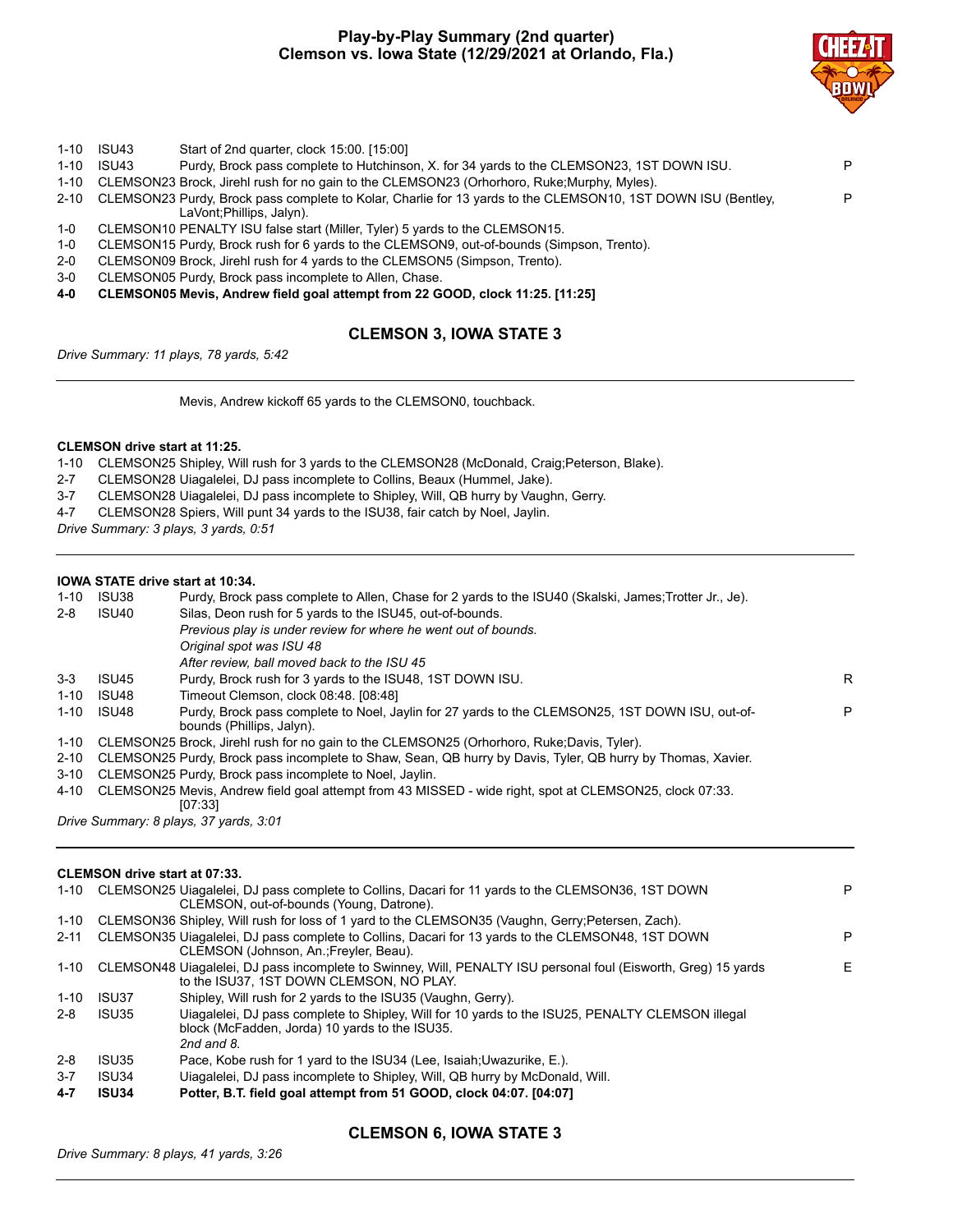#### **IOWA STATE drive start at 04:07.**

- 1-10 ISU25 Purdy, Brock pass complete to Allen, Chase for 4 yards to the ISU29 (Page, Payton).
- 2-6 ISU29 Purdy, Brock pass incomplete to Kolar, Charlie.
- 3-6 ISU29 Purdy, Brock pass complete to Shaw, Sean for 17 yards to the ISU46, 1ST DOWN ISU (Booth Jr., Andr). P
- 1-10 ISU46 Brock, Jirehl rush for 5 yards to the CLEMSON49 (Trotter Jr., Je;Venables, Tyler).
- 2-5 CLEMSON49 Purdy, Brock pass incomplete to Allen, Chase, QB hurry by Mickens, R.J..
- 3-5 CLEMSON49 Purdy, Brock pass incomplete to Shaw, Sean (Goodrich, Mario).
- 4-5 CLEMSON49 Dunn, Corey punt 37 yards to the CLEMSON12, fair catch by Brown, Will.

*Drive Summary: 6 plays, 26 yards, 2:07*

#### **CLEMSON drive start at 02:00.**

| 1-10     |                   | CLEMSON12 Uiagalelei, DJ pass complete to Collins, Dacari for 5 yards to the CLEMSON17 (Vance, O'Rien;Vaughn,<br>Gerry).        |    |
|----------|-------------------|---------------------------------------------------------------------------------------------------------------------------------|----|
| $2 - 5$  |                   | CLEMSON17 Pace, Kobe rush for 21 yards to the CLEMSON38, 1ST DOWN CLEMSON, out-of-bounds (Freyler,<br>Beau).                    | R. |
| $1 - 10$ |                   | CLEMSON38 Uiagalelei, DJ pass complete to Allen, Davis for 3 yards to the CLEMSON41, out-of-bounds.                             |    |
| $2 - 7$  |                   | CLEMSON41 Uiagalelei, DJ pass incomplete to Ngata, Joseph.                                                                      |    |
| $3 - 7$  |                   | CLEMSON41 Uiagalelei, DJ pass complete to Collins, Beaux for 12 yards to the ISU47, 1ST DOWN CLEMSON<br>(Freyler, Beau).        | P  |
| $1 - 10$ | ISU47             | Uiagalelei, DJ pass incomplete to Collins, Beaux.                                                                               |    |
| $2 - 10$ | ISU <sub>47</sub> | Pace, Kobe rush for no gain to the ISU47 (Vance, O'Rien).                                                                       |    |
| $3 - 10$ | ISU <sub>47</sub> | Timeout Clemson, clock 00:35, [00:35]                                                                                           |    |
| $3 - 10$ | ISU47             | Timeout Iowa State, clock 00:35. [00:35]                                                                                        |    |
| $3 - 10$ | ISU <sub>47</sub> | Uiagalelei, DJ pass complete to Pace, Kobe for 16 yards to the ISU31, 1ST DOWN CLEMSON, out-of-<br>bounds.                      | P  |
| $1 - 10$ | ISU31             | Uiagalelei, DJ pass complete to Pace, Kobe for 3 yards to the ISU28 (Johnson, An.).                                             |    |
| $2 - 7$  | ISU28             | Uiagalelei, DJ pass complete to Collins, Dacari for 9 yards to the ISU19, 1ST DOWN CLEMSON<br>(McDonald, Craig; Vaughn, Gerry). | P  |
| $1 - 10$ | ISU <sub>19</sub> | Team pass incomplete.                                                                                                           |    |
| $2 - 10$ | ISU <sub>19</sub> | Uiagalelei, DJ pass incomplete to Pace, Kobe, QB hurry by Lee, Isaiah.                                                          |    |
| $3 - 10$ | ISU <sub>19</sub> | Uiagalelei, DJ pass incomplete to Collins, Beaux, dropped pass.                                                                 |    |
| $4 - 10$ | ISU <sub>19</sub> | Timeout Iowa State, clock 00:05. [00:05]                                                                                        |    |
| 4-10     | ISU19             | Potter, B.T. field goal attempt from 36 MISSED - wide left, spot at CLEMSON25, clock 00:00. [00:00]                             |    |
|          |                   | Drive Summary: 14 plays, 69 yards, 2:00                                                                                         |    |

1-10 CLEMSON25 End of half, clock 00:00. [00:00]

*Drive Summary: 0 plays, 0 yards, 0:00*

# **END OF 2ND QUARTER: CLEMSON 6, IOWA STATE 3**

|                        | 1st Downs<br>Time  |                                         |  |  |  | Conversions |         |            |         |           |                  |
|------------------------|--------------------|-----------------------------------------|--|--|--|-------------|---------|------------|---------|-----------|------------------|
| <b>Quarter Summary</b> | Score Poss R P X T |                                         |  |  |  |             | 3rd     | 4th        | Rushina | Passing   | <b>Penalties</b> |
| Clemson                |                    | 06.17 1 5 1 7                           |  |  |  |             | $2 - 5$ | <u>ດ-ດ</u> | 6-26    | 9-17-0-82 | $1 - 10$         |
| <b>lowa State</b>      |                    | $08.43 \quad 1 \quad 4 \quad 0 \quad 5$ |  |  |  |             | - 3-6   | 0-0        | 7-23    | 6-12-0-97 | $2 - 20$         |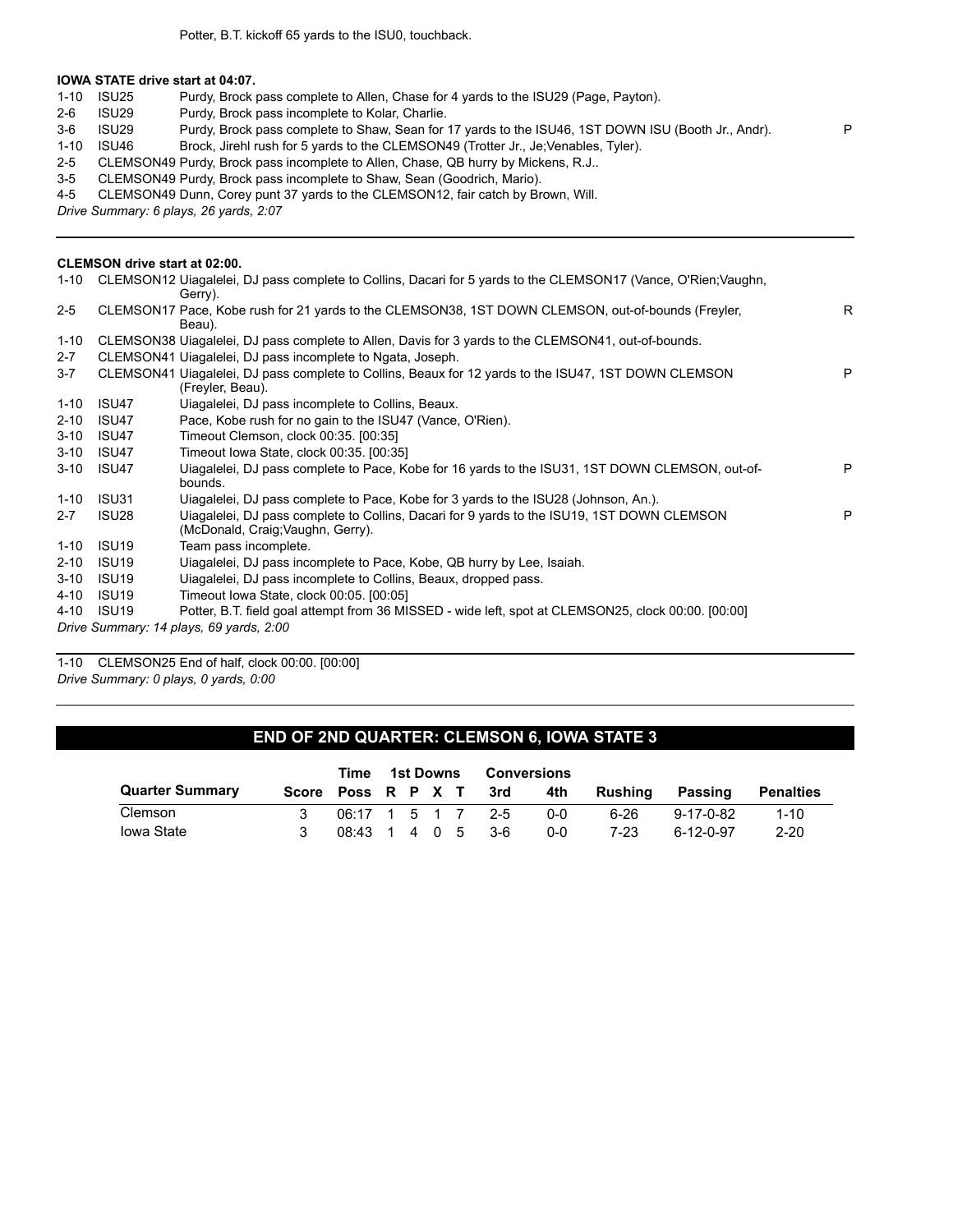#### **Quickie Statistics (Halftime Cumulative) Clemson vs. Iowa State (12/29/2021 at Orlando, Fla.)**



|                                   | <b>CLEMSON</b> | <b>ISU</b>   |
|-----------------------------------|----------------|--------------|
| Score                             | 6              | 3            |
| <b>FIRST DOWNS</b>                | 13             | 7            |
| <b>RUSHES-YARDS (NET)</b>         | 19-67          | $11 - 41$    |
| <b>PASSING-YARDS (NET)</b>        | 145            | 112          |
| Passes Att-Comp-Int               | $25 - 15 - 0$  | $15 - 9 - 0$ |
| <b>TOTAL OFFENSE PLAYS-YARDS</b>  | 44-212         | 26-153       |
| Fumble Returns-Yards              | $0 - 0$        | $0-0$        |
| <b>Punt Returns-Yards</b>         | $0 - 0$        | $0-0$        |
| Kickoff Returns-Yards             | $0 - 0$        | $0 - 0$      |
| <b>Interception Returns-Yards</b> | $0 - 0$        | $0 - 0$      |
| Punts (Number-Avg)                | $1 - 25.0$     | $1 - 40.0$   |
| Fumbles-Lost                      | $0 - 0$        | $0 - 0$      |
| Penalties-Yards                   | $2 - 15$       | $2 - 20$     |
| Possession Time                   | 17:19          | 12:41        |
| <b>Third-Down Conversions</b>     | $6 - 11$       | $3 - 7$      |
| Fourth-Down Conversions           | $0 - 0$        | $0 - 0$      |

| <b>Rushing</b>                    | No.                                                                                  | Gain               | Loss            | Net<br>TD              | Lg                          | Avg                   | <b>Rushing</b>                 | No.         | Gain         | Loss                  |              | Net                   | TD<br>Lg                                   | Avg                           |
|-----------------------------------|--------------------------------------------------------------------------------------|--------------------|-----------------|------------------------|-----------------------------|-----------------------|--------------------------------|-------------|--------------|-----------------------|--------------|-----------------------|--------------------------------------------|-------------------------------|
| Shipley, Will<br>Pace, Kobe       | 9                                                                                    | 18<br>44           | $-1$<br>$-2$    | $\overline{17}$<br>42  | $\mathbf 0$<br>8<br>21<br>0 | 2.4<br>4.7            | Brock, Jirehl<br>Purdy, Brock  | 8<br>2      | 29<br>9      |                       | $-2$<br>0    | $\overline{27}$       | 0<br>14<br>0<br>6                          | 3.4<br>4.5                    |
| Uiagalelei, DJ                    | 3                                                                                    | 8                  | $\Omega$        | 8                      | 0<br>5                      | 2.7                   | Silas, Deon                    | $\mathbf 1$ | 5            |                       | $\mathbf 0$  | $\frac{9}{5}$         | 5<br>$\mathbf{0}$                          | 5                             |
| Passing                           |                                                                                      | C-A-I              | Yds             | TD                     | Lg                          | Sack                  | <b>Passing</b>                 |             | $C-A-I$      |                       | Yds          | TD                    | Lg                                         | <b>Sack</b>                   |
| Uiagalelei, DJ                    |                                                                                      | $15 - 23 - 0$      | 145             | $\overline{0}$         | $\overline{19}$             |                       | Purdy, Brock                   |             | $9 - 15 - 0$ |                       | 112          | $\overline{0}$        | 34                                         | $\Omega$                      |
| Receiving                         |                                                                                      | No.                | Yds             | TD                     | Tgt                         | <u>Lg</u>             | Receiving                      |             | No.          |                       | Yds          | <b>TD</b>             | Tgt                                        | $\frac{Lg}{27}$               |
| Collins, Dacari<br>Shipley, Will  |                                                                                      | 6                  | 56<br>29        | 0<br>0                 | 6<br>5                      | $\overline{13}$<br>19 | Noel, Jaylin<br>Kolar, Charlie |             |              | 1                     | 27<br>19     | 0<br>0                | $\overline{2}$                             | 13                            |
| Pace, Kobe                        |                                                                                      | $\frac{2}{3}$      | $\frac{28}{12}$ | 0                      | 4                           | 16                    | Shaw, Sean                     |             |              | $\frac{2}{3}$         | 23           | 0                     | $\begin{array}{c} 3 \\ 4 \\ 5 \end{array}$ | 17                            |
| Collins, Beaux                    |                                                                                      | 1                  |                 | $\mathbf{0}$           | 5                           | 12                    | Allen, Chase                   |             |              |                       | 9            |                       | $\Omega$                                   | $\overline{4}$                |
| <b>Punting</b>                    | No.                                                                                  | Yds                | Avg             | $\frac{\text{Lg}}{34}$ | In20                        | ТВ                    | <b>Punting</b>                 |             | No.          | Yds                   | Avg          | Lg                    | In20                                       | $\frac{TB}{0}$                |
| Spiers, Will                      | 2                                                                                    | 59                 | 29.5            |                        |                             | $\overline{0}$        | Dunn, Corey<br>Mevis, Andrew   |             | 1<br>1       | $\overline{37}$<br>40 | 37.0<br>40.0 | $\overline{37}$<br>40 |                                            | 1<br>$\Omega$<br>$\mathbf{0}$ |
| <b>Punt Returns</b>               |                                                                                      | No.                |                 | Yards                  | <b>TD</b>                   | Lg                    | <b>Punt Returns</b>            |             |              | No.                   |              | Yards                 | <b>TD</b>                                  | Lg                            |
| <b>Kick Returns</b>               |                                                                                      | No.                |                 | Yards                  | TD                          | Lg                    | <b>Kick Returns</b>            |             |              | No.                   |              | Yards                 | TD                                         | Lg                            |
| <b>Tackles</b>                    |                                                                                      | UA-A               | <b>Total</b>    |                        | <b>Sacks</b>                | TFL                   | <b>Tackles</b>                 |             | UA-A         |                       | <b>Total</b> |                       | <b>Sacks</b>                               | TFL                           |
| Simpson, Trento                   |                                                                                      | $3 - 2$            | 4.0             |                        | 0.0                         | 0.0                   | Freyler, Beau                  |             |              | $4 - 4$               | 6.0          |                       | 0.0                                        | 0.0                           |
| Bentley, LaVont<br>Murphy, Myles  |                                                                                      | $1 - 2$<br>$1 - 2$ | 2.0<br>2.0      |                        | 0.0<br>0.0                  | 0.0<br>1.0            | Vaughn, Gerry<br>Johnson, An.  |             |              | $2 - 3$<br>$2 - 2$    | 3.5<br>3.0   |                       | 0.0<br>0.0                                 | 1.0<br>0.0                    |
| Phillips, Jalyn                   |                                                                                      | $1 - 1$            | 1.5             |                        | 0.0                         | 0.0                   | McDonald, Craig                |             |              | $2 - 2$               | 3.0          |                       | 0.0                                        | 0.0                           |
| Booth Jr., Andr                   |                                                                                      | $1 - 0$            | 1.0             |                        | 0.0                         | 0.0                   | Vance, O'Rien                  |             |              | $2 - 2$               | 3.0          |                       | 0.0                                        | 0.0                           |
| Orhorhoro, Ruke                   |                                                                                      | $0 - 2$            | 1.0             |                        | 0.0                         | 0.0                   | Hummel, Jake                   |             |              | $2 - 1$               | 2.5          |                       | 0.0                                        | 0.0                           |
| Skalski, James<br>Trotter Jr., Je |                                                                                      | $0 - 2$<br>$0 - 2$ | 1.0<br>1.0      |                        | 0.0<br>0.0                  | 0.0<br>0.0            | Petersen, Zach<br>Lee, Isaiah  |             |              | $1 - 1$<br>$0 - 3$    | 1.5<br>1.5   |                       | 0.0<br>0.0                                 | 2.0<br>0.0                    |
| Qtr<br>Time                       | <b>Scoring Play</b>                                                                  |                    |                 |                        |                             |                       |                                |             |              |                       |              |                       | V-H                                        |                               |
| 1st<br>06:52                      | CLEMSON - Potter, B.T. 23 yd FG 15-69 8:08                                           |                    |                 |                        |                             |                       |                                |             |              |                       |              |                       | $3 - 0$                                    |                               |
| 11:25<br>2nd<br>2nd<br>04:07      | ISU - Mevis, Andrew 22 yd FG 11-78 5:42<br>CLEMSON - Potter, B.T. 51 yd FG 8-41 3:26 |                    |                 |                        |                             |                       |                                |             |              |                       |              |                       | $3 - 3$<br>$6 - 3$                         |                               |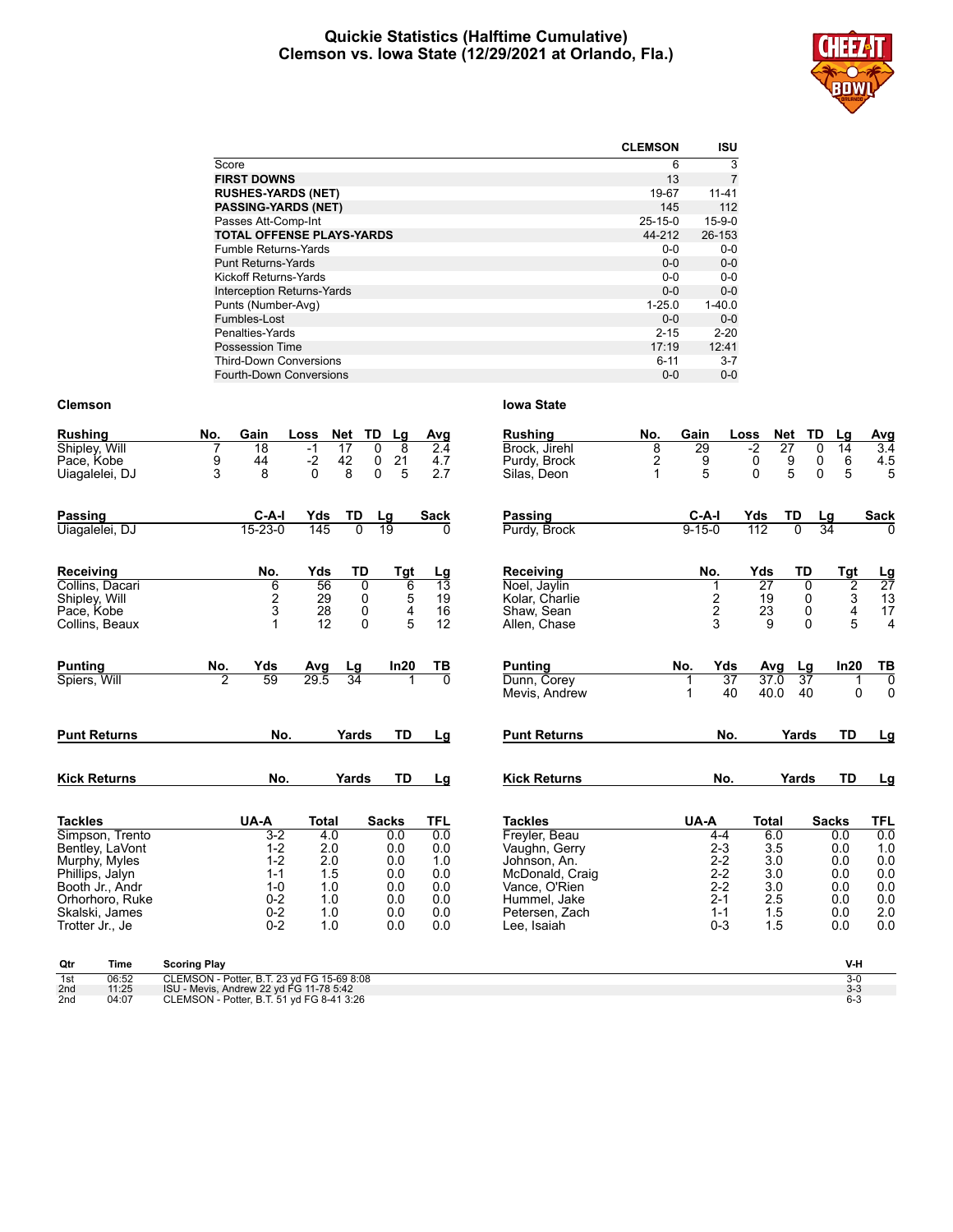#### **Quickie Statistics (2nd Quarter only) Clemson vs. Iowa State (12/29/2021 at Orlando, Fla.)**



|                                   | <b>CLEMSON</b> | <b>ISU</b>   |
|-----------------------------------|----------------|--------------|
| Score                             | 3              | 3            |
| <b>FIRST DOWNS</b>                | 7              | 5            |
| <b>RUSHES-YARDS (NET)</b>         | $6 - 26$       | $7-23$       |
| <b>PASSING-YARDS (NET)</b>        | 82             | 97           |
| Passes Att-Comp-Int               | $17-9-0$       | $12 - 6 - 0$ |
| <b>TOTAL OFFENSE PLAYS-YARDS</b>  | 23-108         | 19-120       |
| <b>Fumble Returns-Yards</b>       | $0 - 0$        | $0-0$        |
| <b>Punt Returns-Yards</b>         | $0 - 0$        | $0 - 0$      |
| Kickoff Returns-Yards             | $0 - 0$        | $0 - 0$      |
| <b>Interception Returns-Yards</b> | $0 - 0$        | $0 - 0$      |
| Punts (Number-Avg)                | $1 - 34.0$     | $1 - 37.0$   |
| Fumbles-Lost                      | $0 - 0$        | $0 - 0$      |
| Penalties-Yards                   | $1 - 10$       | $2 - 20$     |
| Possession Time                   | 06:17          | 08:43        |
| <b>Third-Down Conversions</b>     | $2 - 5$        | $3-6$        |
| Fourth-Down Conversions           | $0 - 0$        | $0 - 0$      |

| <b>Rushing</b><br>Shipley, Will<br>Pace, Kobe                                                                                                                    | No.<br>3<br>3       | Gain<br>5<br>22                                                                              | Loss<br>Net<br>$-1$<br>4<br>22<br>0                                  | TD<br>Avg<br>0<br>1.3<br>$\mathbf 0$<br>7.3                          | Lg<br>3<br>21                                                      | <b>Rushing</b><br>Brock. Jirehl<br>Purdy, Brock<br>Silas, Deon                                                                                            | No.<br>4<br>2 | Gain<br>9<br>9<br>5                                                                          | Loss<br>0<br>0<br>$\Omega$           | Net<br>$\overline{9}$<br>$\frac{9}{5}$               | TD<br>Avg<br>0<br>0<br>0                                             | $\frac{Lg}{5}$<br>$\overline{2.3}$<br>4.5<br>6<br>5<br>5                              |
|------------------------------------------------------------------------------------------------------------------------------------------------------------------|---------------------|----------------------------------------------------------------------------------------------|----------------------------------------------------------------------|----------------------------------------------------------------------|--------------------------------------------------------------------|-----------------------------------------------------------------------------------------------------------------------------------------------------------|---------------|----------------------------------------------------------------------------------------------|--------------------------------------|------------------------------------------------------|----------------------------------------------------------------------|---------------------------------------------------------------------------------------|
| Passing<br>Uiagalelei, DJ                                                                                                                                        |                     | C-A-I<br>$9 - 15 - 0$                                                                        | <u>Yds</u><br><b>TD</b><br>82                                        | $\frac{\text{Lg}}{16}$<br>$\overline{0}$                             | <b>Sack</b><br><sup>n</sup>                                        | Passing<br>Purdy, Brock                                                                                                                                   |               | $C-A-I$<br>$6 - 12 - 0$                                                                      | Yds<br>97                            | TD<br>$\overline{0}$                                 | $\frac{\text{Lg}}{34}$                                               | <b>Sack</b>                                                                           |
| Receiving<br>Collins, Dacari<br>Shipley, Will<br>Pace, Kobe<br>Collins, Beaux                                                                                    |                     | No.<br>4<br>1<br>$\frac{2}{1}$                                                               | Yards<br>$\overline{38}$<br>10<br>19<br>12                           | TD<br>Tgt<br>0<br>4<br>0<br>$\frac{3}{3}$<br>0<br>$\Omega$<br>4      | Lg<br>$\overline{13}$<br>10<br>16<br>12                            | Receiving<br>Noel, Jaylin<br>Kolar, Charlie<br>Shaw, Sean<br>Allen, Chase                                                                                 |               | No.<br>$\overline{2}$                                                                        | Yards<br>$\overline{27}$<br>13<br>17 | TD<br>6                                              | Tgt<br>0<br>0<br>0<br>$\Omega$                                       | $\frac{Lg}{27}$<br>$\overline{2}$<br>$\frac{2}{3}$<br>13<br>17<br>4<br>$\overline{4}$ |
| <b>Punting</b><br>Spiers, Will                                                                                                                                   | No.<br>1            | Yds<br>34                                                                                    | Avg<br>Lng<br>34.0                                                   | In20<br>34<br>$\Omega$                                               | TВ<br>$\overline{0}$                                               | <b>Punting</b><br>Dunn, Corey                                                                                                                             | No.<br>1      | Yds<br>37                                                                                    | Avg<br>37.0                          | Lng<br>$\overline{37}$                               | In20                                                                 | $\frac{TB}{0}$                                                                        |
| <b>Punt Returns</b>                                                                                                                                              |                     | No.                                                                                          |                                                                      | TD<br>Yards                                                          | Lg                                                                 | <b>Punt Returns</b>                                                                                                                                       |               | No.                                                                                          |                                      | Yards                                                | TD                                                                   | Lg                                                                                    |
| <b>Kick Returns</b>                                                                                                                                              |                     | No.                                                                                          | Yards                                                                | <b>TD</b>                                                            | Lg                                                                 | <b>Kick Returns</b>                                                                                                                                       |               | No.                                                                                          |                                      | Yards                                                | <b>TD</b>                                                            | Lg                                                                                    |
| <b>Tackles</b><br>Simpson, Trento<br>Phillips, Jalyn<br>Booth Jr., Andr<br>Orhorhoro, Ruke<br>Trotter Jr., Je<br>Page, Payton<br>Venables, Tyler<br>Davis, Tyler |                     | UA-A<br>$2 - 0$<br>$1 - 1$<br>$1 - 0$<br>$0 - 2$<br>$0 - 2$<br>$1 - 0$<br>$0 - 1$<br>$0 - 1$ | <b>Total</b><br>2.0<br>1.5<br>1.0<br>1.0<br>1.0<br>1.0<br>0.5<br>0.5 | <b>Sacks</b><br>0.0<br>0.0<br>0.0<br>0.0<br>0.0<br>0.0<br>0.0<br>0.0 | <b>TFL</b><br>0.0<br>0.0<br>0.0<br>0.0<br>0.0<br>0.0<br>0.0<br>0.0 | <b>Tackles</b><br>Freyler, Beau<br>Vaughn, Gerry<br>Johnson, An.<br>Vance, O'Rien<br>Young, Datrone<br>McDonald, Craig<br>Petersen, Zach<br>Uwazurike, E. |               | UA-A<br>$2 - 1$<br>$1 - 3$<br>$1 - 1$<br>$1 - 1$<br>$1 - 0$<br>$0 - 2$<br>$0 - 1$<br>$0 - 1$ | Total                                | 2.5<br>2.5<br>1.5<br>1.5<br>1.0<br>1.0<br>0.5<br>0.5 | <b>Sacks</b><br>0.0<br>0.0<br>0.0<br>0.0<br>0.0<br>0.0<br>0.0<br>0.0 | <b>TFL</b><br>0.0<br>1.0<br>0.0<br>0.0<br>0.0<br>0.0<br>1.0<br>0.0                    |
| Qtr<br>Time                                                                                                                                                      | <b>Scoring Play</b> |                                                                                              |                                                                      |                                                                      |                                                                    |                                                                                                                                                           |               |                                                                                              |                                      |                                                      | V-H                                                                  |                                                                                       |

| _____ |       |                                           |     |
|-------|-------|-------------------------------------------|-----|
| 2nd   | 11:25 | ISU - Mevis, Andrew 22 yd FG 11-78 5:42   |     |
| 2nd   | 04:07 | CLEMSON - Potter, B.T. 51 yd FG 8-41 3:26 | b-3 |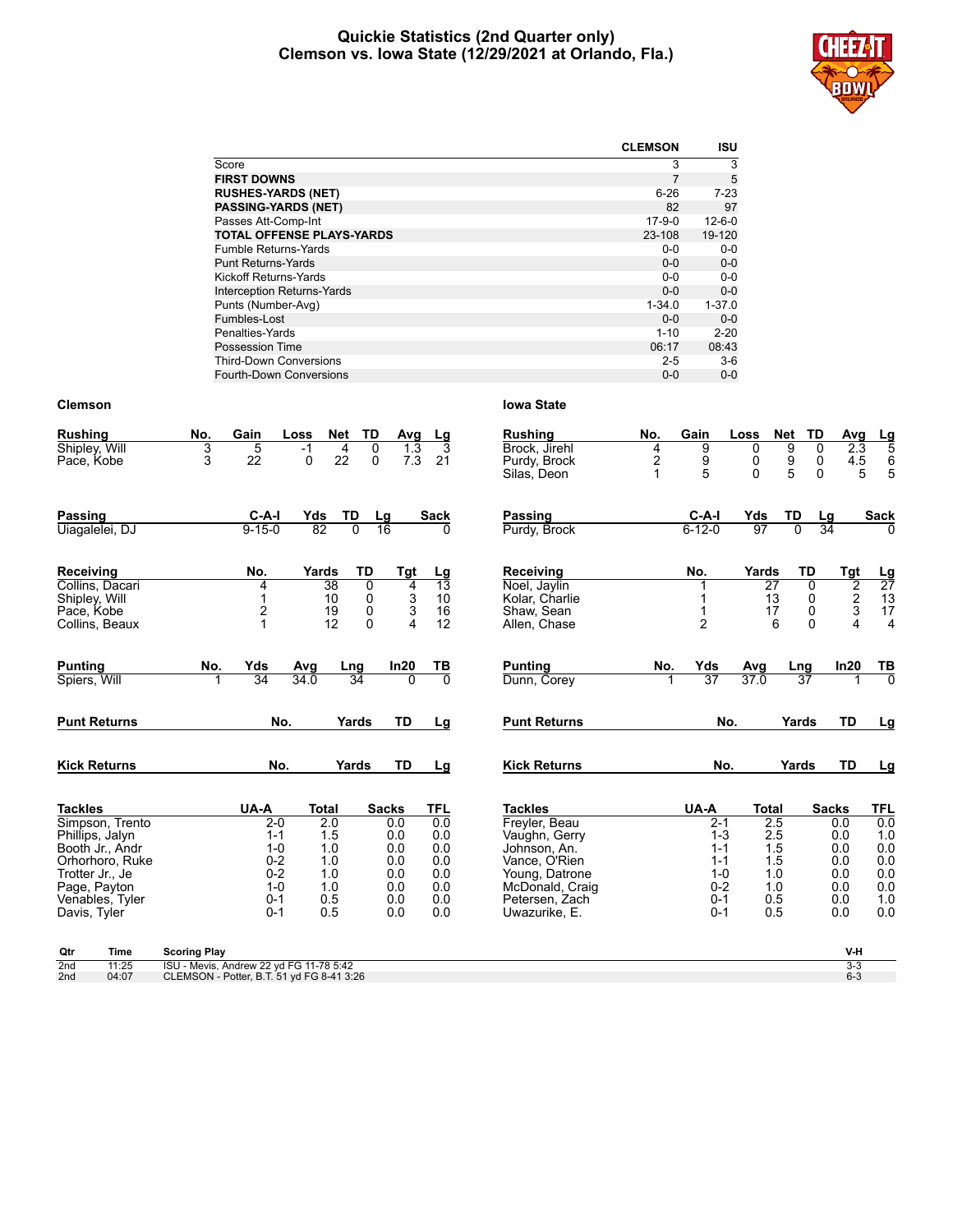

#### 1-10 CLEMSON25 Start of 3rd quarter, clock 15:00. [15:00] *CLEMSON ball on CLEMSON35.*

Potter, B.T. kickoff 65 yards to the ISU0, touchback.

#### **IOWA STATE drive start at 15:00.**

| ISU25 | Brock, Jirehl rush for 3 yards to the ISU28 (Davis, Tyler).                                                                                      |   |
|-------|--------------------------------------------------------------------------------------------------------------------------------------------------|---|
| ISU28 | Purdy, Brock pass complete to Rus, Jared for 8 yards to the ISU36, 1ST DOWN ISU, out-of-bounds<br>(Booth Jr., Andr).                             | P |
| ISU36 | Brock, Jirehl rush for loss of 10 yards to the ISU26 (Phillips, Jalyn), PENALTY ISU holding (Downing,<br>Trevor) 10 yards to the ISU26, NO PLAY. |   |
| ISU26 | Silas, Deon rush for 5 yards to the ISU31, out-of-bounds (Maguire, Keith).                                                                       |   |
|       | Purdy, Brock pass incomplete to Noel, Jaylin.                                                                                                    |   |
|       | Purdy, Brock pass incomplete to Kolar, Charlie (Phillips, Jalyn).                                                                                |   |
|       | Mevis, Andrew punt 46 yards to the CLEMSON23, Brown, Will return -2 yards to the CLEMSON21<br>(Hummel, Jake; Wilson, Darren).                    |   |
|       | ISU31<br>ISU31<br>4-15 ISU31                                                                                                                     |   |

*Drive Summary: 5 plays, 6 yards, 2:27*

# **CLEMSON drive start at 12:33.**

| $1-0$    | ISU03                         | Potter, B.T. kick attempt good.                                                                                               |    |
|----------|-------------------------------|-------------------------------------------------------------------------------------------------------------------------------|----|
| 1-10     | <b>ISU12</b>                  | Shipley, Will rush for 12 yards to the ISU0, 1ST DOWN CLEMSON, TOUCHDOWN, clock 04:54.<br>[04:54]                             | R  |
| $3 - 1$  | ISU <sub>19</sub>             | Uiagalelei, DJ rush for 7 yards to the ISU12, 1ST DOWN CLEMSON (Freyler, Beau).                                               | R  |
| $2 - 1$  | <b>ISU19</b>                  | Shipley, Will rush for no gain to the ISU19 (Petersen, Zach; Uwazurike, E.).                                                  |    |
| $1 - 10$ | ISU <sub>28</sub>             | Uiagalelei, DJ pass complete to Shipley, Will for 9 yards to the ISU19, out-of-bounds (Freyler, Beau).                        |    |
| 4-1      | ISU29                         | Uiagalelei, DJ rush for 1 yard to the ISU28, 1ST DOWN CLEMSON (Vaughn, Gerry;Uwazurike, E.).                                  | R. |
| $3 - 3$  | ISU31                         | Pace, Kobe rush for 2 yards to the ISU29 (Freyler, Beau).                                                                     |    |
| $2 - 13$ | ISU41                         | Uiagalelei, DJ pass complete to Pace, Kobe for 10 yards to the ISU31 (McDonald, Will).                                        |    |
| $1 - 10$ | ISU38                         | Uiagalelei, DJ pass complete to Collins, Beaux for loss of 3 yards to the ISU41 (Singleton, J.R.).                            |    |
| $2 - 1$  | ISU42                         | Pace, Kobe rush for 4 yards to the ISU38, 1ST DOWN CLEMSON (Vance, O'Rien; McDonald, Craig).                                  | R. |
| 1-10     |                               | CLEMSON49 Shipley, Will rush for 9 yards to the ISU42, out-of-bounds (Purchase, Myles).                                       |    |
| 3-4      |                               | CLEMSON38 Uiagalelei, DJ pass complete to Collins, Beaux for 11 yards to the CLEMSON49, 1ST DOWN CLEMSON<br>(Eisworth, Greg). | P  |
| 2-4      |                               | CLEMSON38 Shipley, Will rush for no gain to the CLEMSON38 (Freyler, Beau).                                                    |    |
| 1-10     |                               | CLEMSON32 Uiagalelei, DJ pass complete to Shipley, Will for 6 yards to the CLEMSON38 (Vance, O'Rien).                         |    |
| $3 - 1$  |                               | CLEMSON30 Shipley, Will rush for 2 yards to the CLEMSON32, 1ST DOWN CLEMSON (Eisworth, Greg;McDonald,<br>Will).               | R. |
| 3-6      |                               | CLEMSON25 PENALTY ISU offside defense (Lee, Isaiah) 5 yards to the CLEMSON30.                                                 |    |
| $2 - 8$  |                               | CLEMSON23 Shipley, Will rush for 2 yards to the CLEMSON25 (Vance, O'Rien).                                                    |    |
| 1-10     |                               | CLEMSON21 Shipley, Will rush for 2 yards to the CLEMSON23 (Freyler, Beau).                                                    |    |
|          | OLLINOON UITVO SLUIL UL TA.OO |                                                                                                                               |    |

# **CLEMSON 13, IOWA STATE 3**

*Drive Summary: 16 plays, 79 yards, 7:39*

Potter, B.T. kickoff 62 yards to the ISU3, Noel, Jaylin return 17 yards to the ISU20, out-of-bounds (Potter, B.T.), PENALTY ISU holding (Walling, Rory) 10 yards to the ISU10, 1st and 10, ISU ball on ISU10.

#### **IOWA STATE drive start at 04:54.**

| 1-10 | ISU10      | PENALTY ISU false start (Schweiger, D.) 5 yards to the ISU5.                                                                                   |
|------|------------|------------------------------------------------------------------------------------------------------------------------------------------------|
|      | 1-15 ISU05 | Timeout Iowa State, clock 04:47, [04:47]                                                                                                       |
| 1-15 | ISU05      | Purdy, Brock pass complete to Wilson, Darren for 10 yards to the ISU15 (Trotter Jr., Je).                                                      |
| 2-5  | ISU15      | Purdy, Brock pass intercepted by Goodrich, Mario at the ISU18, Goodrich, Mario return 18 yards<br>to the ISU0, TOUCHDOWN, clock 04:01. [04:01] |
| .    |            |                                                                                                                                                |

*Drive Summary: 2 plays, 5 yards, 0:53*

**1-0 ISU03 Potter, B.T. kick attempt good.**

**CLEMSON 20, IOWA STATE 3**

*Drive Summary: 0 plays, 0 yards, 0:00*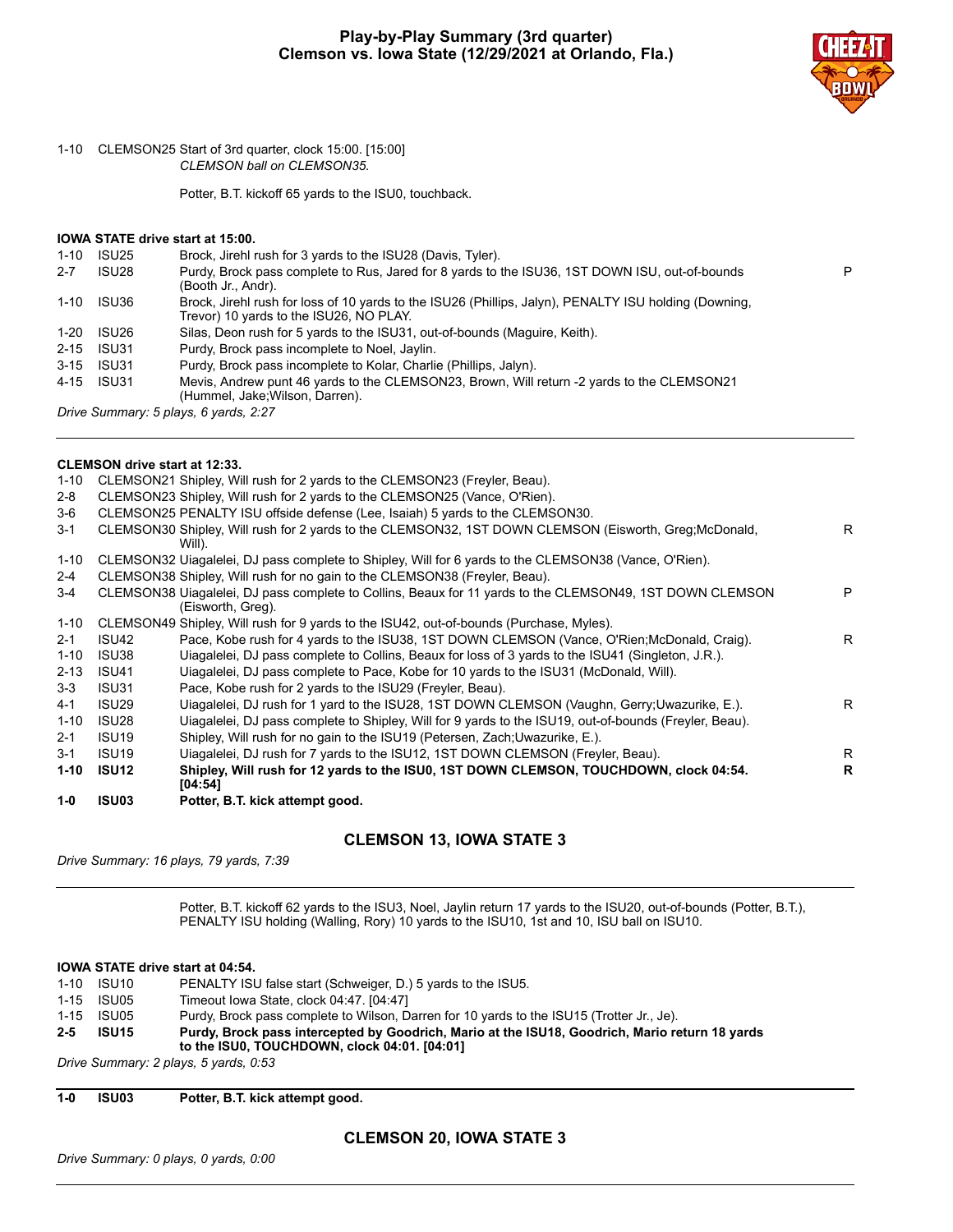#### **IOWA STATE drive start at 04:01.**

|          |                   | Clemson #7 deflected the pass attempt at the line of scrimmage                                                                                                                                                                  |
|----------|-------------------|---------------------------------------------------------------------------------------------------------------------------------------------------------------------------------------------------------------------------------|
| $1 - 10$ | ISU <sub>25</sub> | Brock, Jirehl rush for 5 yards to the ISU30 (Page, Payton).                                                                                                                                                                     |
| $2 - 5$  | ISU30             | PENALTY ISU false start (Rus. Jared) 5 yards to the ISU25.                                                                                                                                                                      |
| $2 - 10$ | ISU25             | Purdy, Brock pass incomplete to Noel, Jaylin.                                                                                                                                                                                   |
| $3 - 10$ | ISU <sub>25</sub> | Purdy, Brock pass complete to Noel, Jaylin for 4 yards to the ISU29, out-of-bounds (Jones, Sheridan).                                                                                                                           |
| 4-6      | ISU <sub>29</sub> | Mevis, Andrew punt 37 yards to the CLEMSON34, Brown, Will return 1 yards to the CLEMSON35<br>(Hathcock, Koby), PENALTY CLEMSON face mask (Reuben, Etinosa) 15 yards to the CLEMSON20, 1st<br>and 10. CLEMSON ball on CLEMSON20. |
|          |                   | Drive Summary: 3 plays, 4 yards, 1:28                                                                                                                                                                                           |

#### **CLEMSON drive start at 02:33.**

1-10 CLEMSON20 Uiagalelei, DJ pass intercepted by Hummel, Jake at the CLEMSON28, Hummel, Jake return 0 yards to the CLEMSON28.

*Drive Summary: 1 plays, 0 yards, 0:06*

#### **IOWA STATE drive start at 02:27.**

1-10 CLEMSON28 Purdy, Brock pass incomplete to Noel, Jaylin.

*ISU #9x deflected the ball at the line of scrimmage*

- 2-10 CLEMSON28 Purdy, Brock pass incomplete to Noel, Jaylin, QB hurry by Thomas, Xavier.
- 3-10 CLEMSON28 Brock, Jirehl rush for no gain to the CLEMSON28 (Maguire, Keith).

**4-10 CLEMSON28 Mevis, Andrew field goal attempt from 45 GOOD, clock 01:23. [01:23]**

#### **CLEMSON 20, IOWA STATE 6**

*Drive Summary: 4 plays, 0 yards, 1:04*

Mevis, Andrew kickoff 65 yards to the CLEMSON0, touchback.

#### **CLEMSON drive start at 01:23.**

1-10 CLEMSON25 Mafah, Phil rush for 2 yards to the CLEMSON27 (Petersen, Zach;Vaughn, Gerry).

2-8 CLEMSON27 Mafah, Phil rush for 5 yards to the CLEMSON32 (Vance, O'Rien;Freyler, Beau).

3-3 CLEMSON32 Uiagalelei, DJ pass incomplete to Allen, Davis (McDonald, Craig).

4-3 CLEMSON32 Spiers, Will punt 31 yards to the ISU37, fair catch by Noel, Jaylin.

*Drive Summary: 3 plays, 7 yards, 1:23*

#### **IOWA STATE drive start at 00:00.**

#### **END OF 3RD QUARTER: CLEMSON 20, IOWA STATE 6**

|                        |                        | Time              | 1st Downs |  | <b>Conversions</b> |       |         |         |            |           |
|------------------------|------------------------|-------------------|-----------|--|--------------------|-------|---------|---------|------------|-----------|
| <b>Quarter Summary</b> | Score Poss R P X T 3rd |                   |           |  |                    |       | 4th     | Rushina | Passing    | Penalties |
| Clemson                |                        | 09:08 5 1 0 6 3-5 |           |  |                    |       | $1 - 1$ | 13-48   | 5-7-1-33   | $1 - 15$  |
| Iowa State             |                        | 05:52 0 1 0 1     |           |  |                    | - 0-3 | 0-0     | 4-13    | $3-9-1-22$ | $5 - 35$  |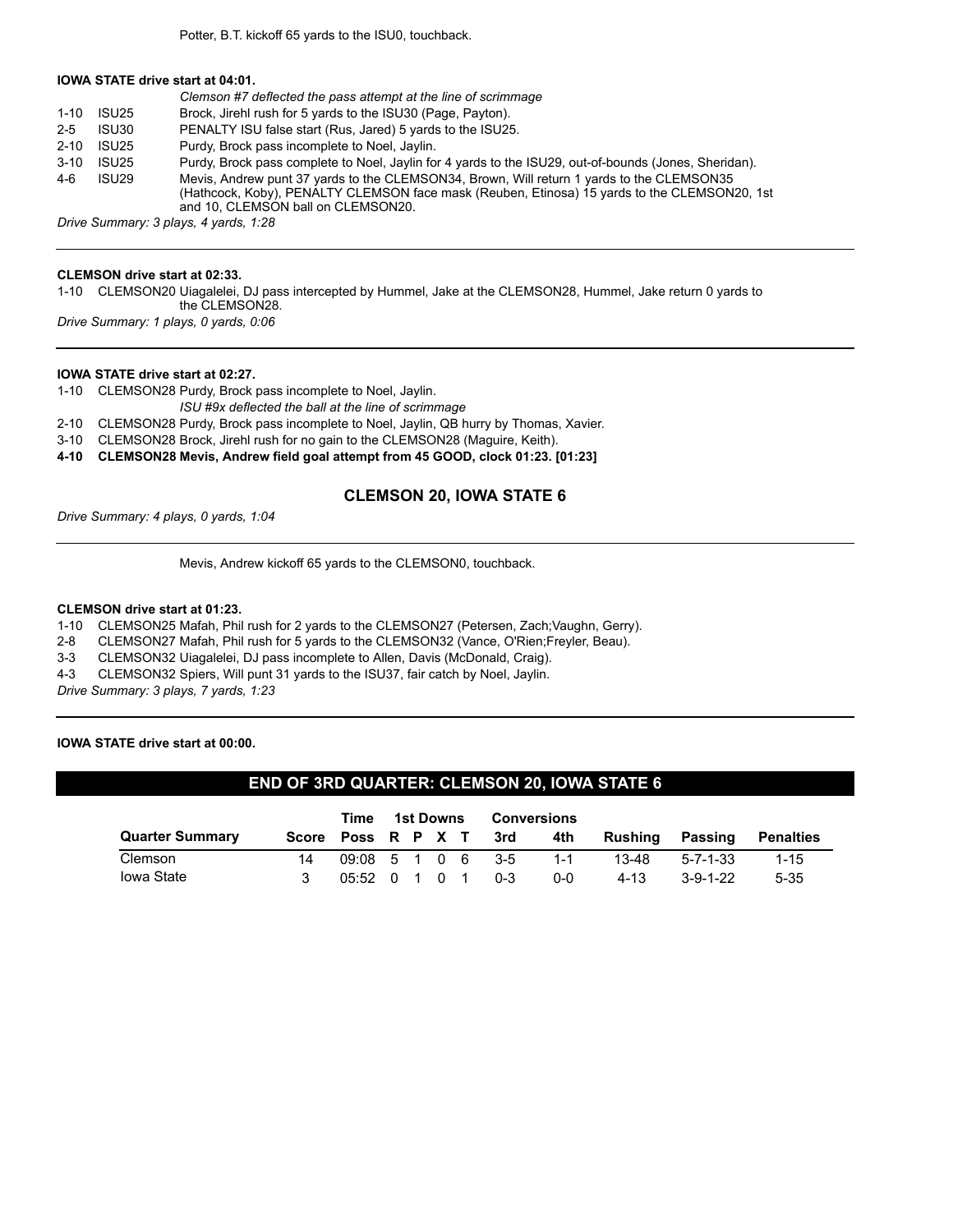#### **Quickie Statistics (3rd Quarter Cumulative) Clemson vs. Iowa State (12/29/2021 at Orlando, Fla.)**



|                                  | <b>CLEMSON</b> | <b>ISU</b>    |
|----------------------------------|----------------|---------------|
| Score                            | 20             | 6             |
| <b>FIRST DOWNS</b>               | 19             | 8             |
| <b>RUSHES-YARDS (NET)</b>        | 32-115         | 15-54         |
| <b>PASSING-YARDS (NET)</b>       | 178            | 134           |
| Passes Att-Comp-Int              | $32 - 20 - 1$  | $24 - 12 - 1$ |
| <b>TOTAL OFFENSE PLAYS-YARDS</b> | 64-293         | 39-188        |
| Fumble Returns-Yards             | $0 - 0$        | $0-0$         |
| <b>Punt Returns-Yards</b>        | $2 - 1$        | $0 - 0$       |
| Kickoff Returns-Yards            | $0 - 0$        | $1 - 17$      |
| Interception Returns-Yards       | $1 - 18$       | $1 - 0$       |
| Punts (Number-Avg)               | $1 - 25.0$     | $1 - 40.0$    |
| Fumbles-Lost                     | $0 - 0$        | $0-0$         |
| Penalties-Yards                  | $3 - 30$       | $7 - 55$      |
| Possession Time                  | 26:27          | 18:33         |
| <b>Third-Down Conversions</b>    | $9 - 16$       | $3 - 10$      |
| <b>Fourth-Down Conversions</b>   | $1 - 1$        | $0 - 0$       |

| <b>Rushing</b>                                                   | No.                                      | Gain                             | Loss<br>Net                   | TD                                                    | Lg                                              | Avg                      | <b>Rushing</b>                                               | No.                 | Gain                       | Loss                                 |                       | TD<br><b>Net</b>                  | Lg                                                           | Avg                                                       |
|------------------------------------------------------------------|------------------------------------------|----------------------------------|-------------------------------|-------------------------------------------------------|-------------------------------------------------|--------------------------|--------------------------------------------------------------|---------------------|----------------------------|--------------------------------------|-----------------------|-----------------------------------|--------------------------------------------------------------|-----------------------------------------------------------|
| Shipley, Will<br>Pace, Kobe<br>Uiagalelei, DJ<br>Mafah, Phil     | 14<br>11<br>5<br>$\overline{2}$          | 45<br>50<br>16<br>$\overline{7}$ | $-1$<br>$-2$<br>0<br>$\Omega$ | 44<br>1<br>48<br>0<br>$\frac{16}{7}$<br>0<br>$\Omega$ | $\overline{12}$<br>21<br>$\overline{7}$<br>5    | 3.1<br>4.4<br>3.2<br>3.5 | Brock, Jirehl<br>Purdy, Brock<br>Silas, Deon                 | 11<br>$\frac{2}{2}$ | $\overline{37}$<br>9<br>10 |                                      | $-2$<br>0<br>$\Omega$ | 35<br>9<br>10                     | $\mathbf{0}$<br>14<br>$\pmb{0}$<br>6<br>5<br>0               | $3.\overline{2}$<br>$4.5$<br>5                            |
| <b>Passing</b><br>Uiagalelei, DJ                                 |                                          | $C-A-I$<br>$20 - 30 - 1$         | Yds<br>178                    | TD<br>$\Omega$                                        | Lg<br>$\overline{19}$                           | <b>Sack</b><br>O         | <b>Passing</b><br>Purdy, Brock                               |                     | $C-A-I$<br>$12 - 24 - 1$   |                                      | Yds<br>134            | TD<br>1                           | Lg<br>$\overline{34}$                                        | <b>Sack</b>                                               |
| Receiving                                                        |                                          | No.                              | Yds                           | TD                                                    | Tgt                                             | $\frac{Lg}{13}$          | Receiving                                                    |                     | No.                        |                                      | Yds                   | TD                                | Tgt                                                          | $\frac{Lg}{27}$                                           |
| Collins, Dacari<br>Shipley, Will<br>Pace, Kobe<br>Collins, Beaux |                                          | 6<br>4<br>4<br>3                 | 56<br>44<br>38<br>20          | 0<br>0<br>0<br>$\mathbf{0}$                           | 6<br>$\begin{array}{c} 7 \\ 5 \\ 7 \end{array}$ | 19<br>16<br>12           | Noel, Jaylin<br>Kolar, Charlie<br>Shaw, Sean<br>Allen, Chase |                     |                            | $\overline{2}$<br>$\frac{2}{2}$<br>3 | 31<br>19<br>23<br>9   | $\mathbf 0$<br>0<br>0<br>$\Omega$ | $\overline{7}$<br>$\begin{array}{c} 4 \\ 4 \\ 5 \end{array}$ | $\begin{array}{c} 13 \\ 17 \end{array}$<br>$\overline{4}$ |
| <b>Punting</b><br>Spiers, Will                                   | No.<br>3                                 | Yds<br>90                        | Avg<br>30.0                   | Lg<br>34                                              | In20                                            | TВ<br>$\overline{0}$     | <b>Punting</b><br>Dunn, Corey                                |                     | No.<br>$\mathbf{1}$        | Yds<br>$\overline{37}$               | Avg<br>37.0           | Lg<br>37                          | In20<br>1                                                    | TВ<br>Ō                                                   |
| <b>Punt Returns</b>                                              |                                          | No.                              |                               | Yards                                                 | TD                                              |                          | Mevis, Andrew<br><b>Punt Returns</b>                         |                     | 3                          | 123<br>No.                           | 41.0                  | 46<br>Yards                       | <b>TD</b>                                                    | $\mathbf 0$<br>0<br><u>Lg</u>                             |
| Brown, Will                                                      |                                          | $\overline{2}$                   |                               | $-1$                                                  | $\overline{0}$                                  | $\frac{Lg}{1}$           |                                                              |                     |                            |                                      |                       |                                   |                                                              |                                                           |
| <b>Kick Returns</b>                                              |                                          | No.                              |                               | Yards                                                 | TD                                              | Lg                       | <b>Kick Returns</b><br>Noel, Jaylin                          |                     |                            | No.<br>1                             |                       | Yards<br>17                       | TD<br>$\overline{0}$                                         | <u>Lg</u><br>17                                           |
| <b>Tackles</b>                                                   |                                          | UA-A                             | <b>Total</b>                  |                                                       | <b>Sacks</b>                                    | TFL                      | <b>Tackles</b>                                               |                     | UA-A                       |                                      | <b>Total</b>          |                                   | <b>Sacks</b>                                                 | TFL                                                       |
| Simpson, Trento<br>Booth Jr., Andr                               |                                          | $3-2$<br>$2 - 0$                 | 4.0<br>2.0                    |                                                       | 0.0<br>0.0                                      | 0.0<br>0.0               | Freyler, Beau<br>Vance, O'Rien                               |                     |                            | $9 - 5$<br>$4 - 4$                   | 11.5<br>6.0           |                                   | 0.0<br>0.0                                                   | 0.0<br>0.0                                                |
| Maguire, Keith                                                   |                                          | $2 - 0$                          | 2.0                           |                                                       | 0.0                                             | 0.0                      | Vaughn, Gerry                                                |                     |                            | $2 - 5$                              | 4.5                   |                                   | 0.0                                                          | 1.0                                                       |
| Bentley, LaVont                                                  |                                          | $1 - 2$                          | 2.0                           |                                                       | 0.0                                             | 0.0                      | McDonald, Craig                                              |                     |                            | $2 - 3$                              | 3.5                   |                                   | 0.0                                                          | 0.0                                                       |
| Trotter Jr., Je                                                  |                                          | $1 - 2$                          | 2.0                           |                                                       | 0.0                                             | 0.0                      | Johnson, An.                                                 |                     |                            | $2 - 2$                              | 3.0                   |                                   | 0.0                                                          | 0.0                                                       |
| Page, Payton<br>Murphy, Myles                                    |                                          | $2 - 0$<br>$1 - 2$               | 2.0<br>2.0                    |                                                       | 0.0<br>0.0                                      | 0.0<br>1.0               | Hummel, Jake<br>McDonald, Will                               |                     |                            | $2 - 2$<br>$2 - 1$                   | 3.0<br>2.5            |                                   | 0.0<br>0.0                                                   | 0.0<br>0.0                                                |
| Davis, Tyler                                                     |                                          | $1 - 1$                          | 1.5                           |                                                       | 0.0                                             | 0.0                      | Eisworth, Greg                                               |                     |                            | $2 - 1$                              | 2.5                   |                                   | 0.0                                                          | 0.0                                                       |
| Qtr<br>Time                                                      | <b>Scoring Play</b>                      |                                  |                               |                                                       |                                                 |                          |                                                              |                     |                            |                                      |                       |                                   | V-H                                                          |                                                           |
| $1$ et<br>06.52                                                  | CLEMSON - Potter B T 23 vd EG 15-69 8:08 |                                  |                               |                                                       |                                                 |                          |                                                              |                     |                            |                                      |                       |                                   | ∪-3                                                          |                                                           |

| 1st | 06:52 | CLEMSON - Potter, B.T. 23 yd FG 15-69 8:08                               |          |
|-----|-------|--------------------------------------------------------------------------|----------|
| 2nd | 11:25 | ISU - Mevis, Andrew 22 yd FG 11-78 5:42                                  | $3 - 3$  |
| 2nd | 04:07 | CLEMSON - Potter, B.T. 51 yd FG 8-41 3:26                                | $6 - 3$  |
| 3rd | 04:54 | CLEMSON - Shipley, Will 12 yd TD RUSH (KICK by Potter, B.T.), 16-79 7:39 | $13 - 3$ |
| 3rd | 04:01 | CLEMSON - Goodrich, Mario 18 yd TD INT (KICK by Potter, B.T.),           | $20-3$   |
| 3rd | 01:23 | ISU - Mevis, Andrew 45 yd FG 4-0 1:04                                    | $20 - 6$ |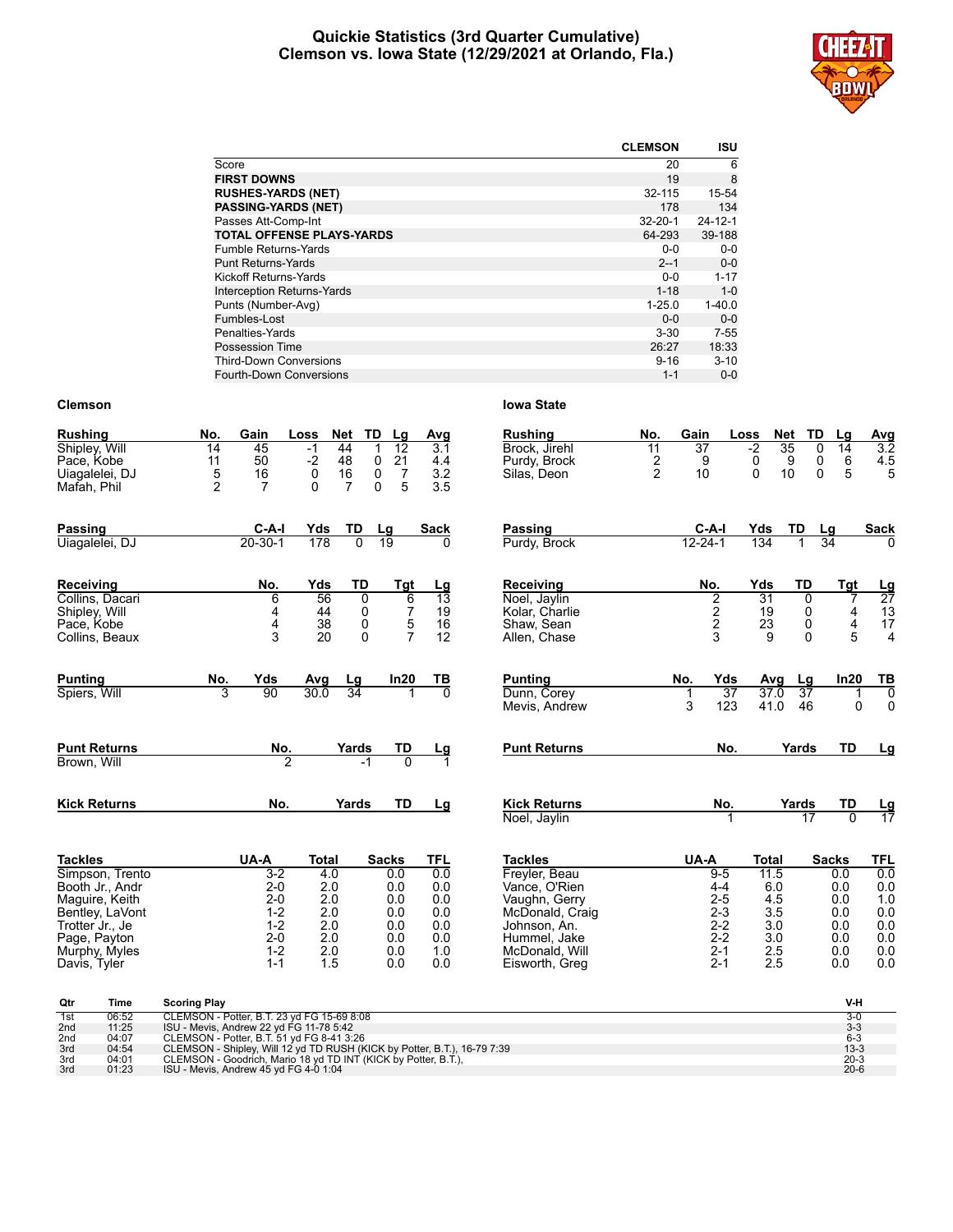#### **Quickie Statistics (3rd Quarter only) Clemson vs. Iowa State (12/29/2021 at Orlando, Fla.)**



|                                   | <b>CLEMSON</b> | <b>ISU</b>  |
|-----------------------------------|----------------|-------------|
| Score                             | 14             | 3           |
| <b>FIRST DOWNS</b>                | 6              |             |
| <b>RUSHES-YARDS (NET)</b>         | 13-48          | $4 - 13$    |
| <b>PASSING-YARDS (NET)</b>        | 33             | 22          |
| Passes Att-Comp-Int               | $7 - 5 - 1$    | $9 - 3 - 1$ |
| <b>TOTAL OFFENSE PLAYS-YARDS</b>  | $20 - 81$      | $13 - 35$   |
| Fumble Returns-Yards              | $0 - 0$        | $0-0$       |
| <b>Punt Returns-Yards</b>         | $2 - 1$        | $0 - 0$     |
| Kickoff Returns-Yards             | 0-0            | $1 - 17$    |
| <b>Interception Returns-Yards</b> | $1 - 18$       | $1 - 0$     |
| Punts (Number-Avg)                | $1 - 31.0$     | $2 - 41.5$  |
| Fumbles-Lost                      | $0 - 0$        | $0-0$       |
| Penalties-Yards                   | $1 - 15$       | $5 - 35$    |
| Possession Time                   | 09:08          | 05:52       |
| <b>Third-Down Conversions</b>     | $3-5$          | $0 - 3$     |
| <b>Fourth-Down Conversions</b>    | $1 - 1$        | $0 - 0$     |
|                                   |                |             |

| <b>Rushing</b><br>Shipley, Will<br>Pace, Kobe<br>Uiagalelei, DJ<br>Mafah, Phil                                                            | No.<br>7<br>$\frac{2}{2}$ | Gain<br>27<br>6<br>$\begin{array}{c} 8 \\ 7 \end{array}$                        | Loss<br>0<br>0<br>0<br>$\Omega$ | Net TD<br>27<br>6<br>8<br>7                                | Avg<br>$\overline{3.9}$<br>1<br>0<br>0<br>$\Omega$<br>3.5                  | Lg<br>$\overline{12}$<br>3<br>4<br>$\boldsymbol{7}$<br>4<br>5 | <b>Rushing</b><br>Brock, Jirehl<br>Silas, Deon                                                                                                               | No.<br>3 | Gain<br>8<br>5        | Loss                                                                                 | 0<br>0                                                               | Net<br>TD<br>$\overline{8}$<br>0<br>5<br>0 | Avg<br>$\overline{2.7}$<br>5                                         | $\frac{\text{Lg}}{5}$<br>5                                  |
|-------------------------------------------------------------------------------------------------------------------------------------------|---------------------------|---------------------------------------------------------------------------------|---------------------------------|------------------------------------------------------------|----------------------------------------------------------------------------|---------------------------------------------------------------|--------------------------------------------------------------------------------------------------------------------------------------------------------------|----------|-----------------------|--------------------------------------------------------------------------------------|----------------------------------------------------------------------|--------------------------------------------|----------------------------------------------------------------------|-------------------------------------------------------------|
| <b>Passing</b><br>Uiagalelei, DJ                                                                                                          |                           | $C-A-I$<br>$5 - 7 - 1$                                                          | Yds<br>33                       | TD<br>$\overline{0}$                                       | Lg<br>$\overline{11}$                                                      | <b>Sack</b><br><sup>0</sup>                                   | <b>Passing</b><br>Purdy, Brock                                                                                                                               |          | C-A-I<br>$3 - 9 - 1$  |                                                                                      | $\frac{\text{Yds}}{22}$                                              | TD                                         | $\frac{Lg}{10}$                                                      | <b>Sack</b>                                                 |
| Receiving<br>Shipley, Will<br>Pace, Kobe<br>Collins, Beaux                                                                                |                           | No.<br>2<br>1<br>$\overline{2}$                                                 | Yards                           | TD<br>$\overline{15}$<br>10<br>8                           | Tgt<br>$\overline{2}$<br>0<br>$\pmb{0}$<br>1<br>$\overline{2}$<br>$\Omega$ | $\frac{Lg}{9}$<br>10<br>11                                    | Receiving<br>Noel, Jaylin<br>Kolar, Charlie                                                                                                                  |          | No.<br>0              |                                                                                      | Yards<br>4<br>$\Omega$                                               | TD<br>0<br>$\Omega$                        | Tgt<br>5<br>1                                                        | $\frac{Lg}{4}$                                              |
| <b>Punting</b><br>Spiers, Will                                                                                                            | No.<br>1                  | Yds<br>31                                                                       | Avg<br>31.0                     | <b>Lng</b><br>31                                           | In20<br>$\overline{0}$                                                     | <u>тв</u><br>70                                               | <b>Punting</b><br>Mevis, Andrew                                                                                                                              |          | No.<br>$\overline{2}$ | Yds<br>83                                                                            | Avg<br>41.5                                                          | Lng<br>46                                  | In20<br>$\Omega$                                                     | $\frac{TB}{0}$                                              |
| <b>Punt Returns</b><br>Brown, Will                                                                                                        |                           |                                                                                 | $rac{No.}{2}$                   | Yards<br>-1                                                | TD<br>$\overline{0}$                                                       | Lg                                                            | <b>Punt Returns</b>                                                                                                                                          |          |                       | No.                                                                                  |                                                                      | Yards                                      | TD                                                                   | <u>Lg</u>                                                   |
| <b>Kick Returns</b>                                                                                                                       |                           | No.                                                                             |                                 | Yards                                                      | TD                                                                         | Lg                                                            | <b>Kick Returns</b><br>Noel, Jaylin                                                                                                                          |          |                       | No.                                                                                  |                                                                      | Yards<br>$\overline{17}$                   | TD<br>$\overline{0}$                                                 | <u>Lg</u><br>17                                             |
| <b>Tackles</b><br>Maguire, Keith<br>Booth Jr., Andr<br>Jones, Sheridan<br>Davis, Tyler<br>Potter, B.T.<br>Trotter Jr., Je<br>Page, Payton |                           | UA-A<br>$2-0$<br>$1 - 0$<br>$1 - 0$<br>$1 - 0$<br>$1 - 0$<br>$1 - 0$<br>$1 - 0$ | <b>Total</b>                    | $\overline{2.0}$<br>1.0<br>1.0<br>1.0<br>1.0<br>1.0<br>1.0 | <b>Sacks</b><br>0.0<br>0.0<br>0.0<br>0.0<br>0.0<br>0.0<br>0.0              | <b>TFL</b><br>0.0<br>0.0<br>0.0<br>0.0<br>0.0<br>0.0<br>0.0   | <b>Tackles</b><br>Freyler, Beau<br>Vance, O'Rien<br>McDonald, Will<br>Eisworth, Greg<br>Purchase, Myles<br>Vaughn, Gerry<br>Hathcock, Koby<br>Petersen, Zach |          | UA-A                  | $5 - 1$<br>$2 - 2$<br>$1 - 1$<br>$1 - 1$<br>$1 - 0$<br>$0 - 2$<br>$1 - 0$<br>$0 - 2$ | <b>Total</b><br>5.5<br>3.0<br>1.5<br>1.5<br>1.0<br>1.0<br>1.0<br>1.0 |                                            | <b>Sacks</b><br>0.0<br>0.0<br>0.0<br>0.0<br>0.0<br>0.0<br>0.0<br>0.0 | TFL<br>0.0<br>0.0<br>0.0<br>0.0<br>0.0<br>0.0<br>0.0<br>0.0 |

| Qtr | Time  | <b>Scoring Play</b>                                                      | V-H      |
|-----|-------|--------------------------------------------------------------------------|----------|
| 3rd | 04:54 | CLEMSON - Shipley, Will 12 yd TD RUSH (KICK by Potter, B.T.), 16-79 7:39 |          |
| 3rd | 04:01 | CLEMSON - Goodrich, Mario 18 yd TD INT (KICK by Potter, B.T.),           | $20 - 3$ |
| 3rd | 01:23 | ISU - Mevis, Andrew 45 yd FG 4-0 1:04                                    | $20 - 6$ |
|     |       |                                                                          |          |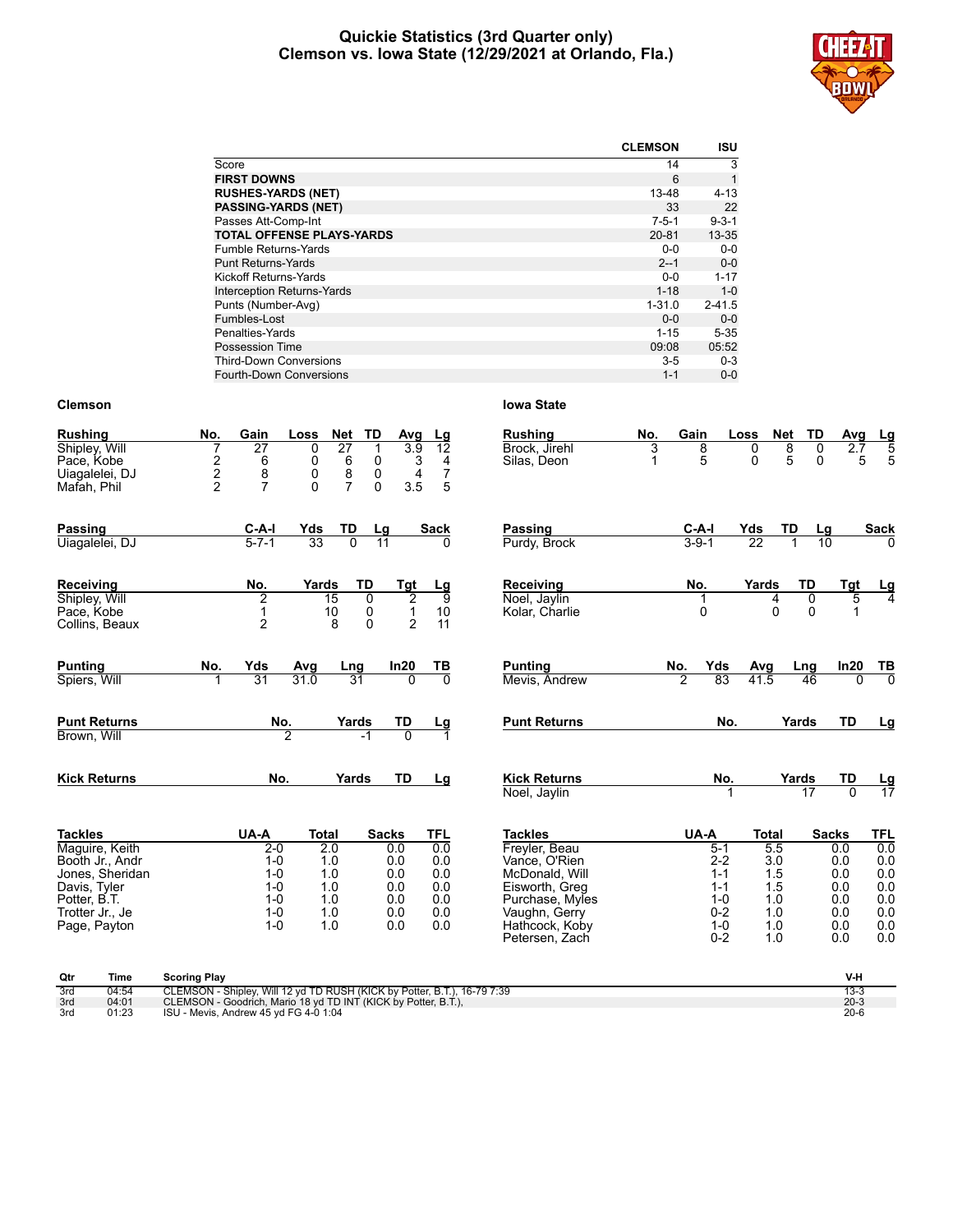# **Play-by-Play Summary (4th quarter) Clemson vs. Iowa State (12/29/2021 at Orlando, Fla.)**



P

| 1-10     | ISU37 | Start of 4th quarter, clock 15:00. [15:00]                                                                                                                                                                                    |    |
|----------|-------|-------------------------------------------------------------------------------------------------------------------------------------------------------------------------------------------------------------------------------|----|
| $1 - 10$ | ISU37 | Purdy, Brock pass complete to Noel, Jaylin for 15 yards to the CLEMSON48, 1ST DOWN ISU, out-of-<br>bounds (Maguire, Keith).                                                                                                   | P  |
| 1-10     |       | CLEMSON48 Brock, Jirehl rush for 5 yards to the CLEMSON43 (Davis, Tyler; Maguire, Keith).                                                                                                                                     |    |
| $2 - 5$  |       | CLEMSON43 Noel, Jaylin pass intercepted by Maguire, Keith at the CLEMSON25, Maguire, Keith return to the<br>CLEMSON35, PENALTY CLEMSON roughing passer (Carter, Barrett) 15 yards to the CLEMSON28,<br>1ST DOWN ISU. NO PLAY. | E. |
|          |       | 1-10 CLEMSON28 Purdy, Brock pass complete to Jackson, Daniel for 3 yards to the CLEMSON25, fumble forced by<br>Phillips, Jalyn, fumble by Jackson, Daniel recovered by ISU TEAM at CLEMSON31.                                 |    |
|          |       | 2-13 CLEMSON31 Purdy, Brock pass complete to Brock, Jirehl for 4 yards to the CLEMSON27 (Trotter Jr., Je).                                                                                                                    |    |
| $3-9$    |       | CLEMSON27 Purdy, Brock rush for 9 yards to the CLEMSON18, 1ST DOWN ISU, out-of-bounds.                                                                                                                                        | R  |
| $1 - 10$ |       | CLEMSON18 Purdy, Brock pass complete to Wilson, Darren for 10 yards to the CLEMSON8, 1ST DOWN ISU (Phillips,<br>Jalvn).                                                                                                       | P  |
| $1-0$    |       | CLEMSON08 Brock, Jirehl rush for 2 yards to the CLEMSON6 (Henry, K.J.).                                                                                                                                                       |    |
| $2 - 0$  |       | CLEMSON06 Timeout Iowa State, clock 09:47. [09:47]                                                                                                                                                                            |    |

- **2-0 CLEMSON06 Purdy, Brock pass complete to Kolar, Charlie for 6 yards to the CLEMSON0, TOUCHDOWN, clock 09:42. [09:42]**
- **1-0 CLEMSON03 Mevis, Andrew kick attempt good.**

# **CLEMSON 20, IOWA STATE 13**

*Drive Summary: 8 plays, 63 yards, 5:18*

Mevis, Andrew kickoff 65 yards to the CLEMSON0, touchback.

#### **CLEMSON drive start at 09:42.**

1-10 CLEMSON25 Shipley, Will rush for 9 yards to the CLEMSON34 (Eisworth, Greg), PENALTY ISU unsportsmanlike conduct 15 yards to the CLEMSON49, 1ST DOWN CLEMSON. E *1st and 10.* 1-10 CLEMSON49 Shipley, Will rush for 8 yards to the ISU43 (Freyler, Beau;Petersen, Zach). 2-2 ISU43 PENALTY CLEMSON personal foul (Putnam, Will) 15 yards to the CLEMSON42. 2-17 CLEMSON42 Uiagalelei, DJ pass complete to Shipley, Will for 9 yards to the ISU49 (McDonald, Craig). 3-8 ISU49 Pace, Kobe rush for 3 yards to the ISU46 (Johnson, An.;McDonald, Will). 4-5 ISU46 Spiers, Will punt 43 yards to the ISU3, downed. *Drive Summary: 4 plays, 29 yards, 2:47*

#### **IOWA STATE drive start at 06:55.**

| 1-10     | ISU03                                 | Brock, Jirehl rush for no gain to the ISU3 (Davis, Tyler).                                                            |   |  |  |  |  |  |  |
|----------|---------------------------------------|-----------------------------------------------------------------------------------------------------------------------|---|--|--|--|--|--|--|
| $2 - 10$ | ISU03                                 | Purdy, Brock pass complete to Brock, Jirehl for 9 yards to the ISU12 (Bentley, LaVont).                               |   |  |  |  |  |  |  |
| $3-1$    | ISU12                                 | Purdy, Brock pass complete to Noel, Jaylin for 8 yards to the ISU20, 1ST DOWN ISU, out-of-bounds<br>(Mukuba, Andrew). | P |  |  |  |  |  |  |
| 1-10     | ISU20                                 | Purdy, Brock pass complete to Silas, Deon for loss of 4 yards to the ISU16.                                           |   |  |  |  |  |  |  |
|          | 2-14 ISU16                            | Purdy, Brock pass incomplete to Allen, Chase (Orhorhoro, Ruke).                                                       |   |  |  |  |  |  |  |
|          | 3-14 ISU16                            | Purdy, Brock sacked for loss of 5 yards to the ISU11 (Henry, K.J.).                                                   |   |  |  |  |  |  |  |
|          | 4-19 ISU11                            | Mevis, Andrew punt 31 yards to the ISU42, fair catch by Brown, Will.                                                  |   |  |  |  |  |  |  |
|          | Drive Summary: 6 plays, 8 yards, 2:40 |                                                                                                                       |   |  |  |  |  |  |  |
|          |                                       |                                                                                                                       |   |  |  |  |  |  |  |

#### **CLEMSON drive start at 04:15.**

| 1-10                                   | ISU42      | Shipley, Will rush for loss of 1 yard to the ISU43 (Petersen, Zach; Vance, O'Rien).  |  |  |  |  |  |
|----------------------------------------|------------|--------------------------------------------------------------------------------------|--|--|--|--|--|
| $2 - 11$                               | ISU43      | Shipley, Will rush for 1 yard to the ISU42 (Uwazurike, E.; Petersen, Zach).          |  |  |  |  |  |
|                                        | 3-10 ISU42 | Timeout Clemson, clock 02:43. [02:43]                                                |  |  |  |  |  |
|                                        | 3-10 ISU42 | Uiagalelei, DJ sacked for loss of 4 yards to the ISU46 (Uwazurike, E.; Lee, Isaiah). |  |  |  |  |  |
|                                        | 4-14 ISU46 | Spiers, Will punt 35 yards to the ISU11, fair catch by Noel, Jaylin.                 |  |  |  |  |  |
| Drive Summary: 3 plays, -4 yards, 2:23 |            |                                                                                      |  |  |  |  |  |

#### **IOWA STATE drive start at 01:52.**

| $1 - 10$ | ISU11             | Purdy, Brock pass complete to Brock, Jirehl for 8 yards to the ISU19 (Bentley, LaVont).                               |
|----------|-------------------|-----------------------------------------------------------------------------------------------------------------------|
| $2 - 2$  | ISU <sub>19</sub> | Purdy, Brock pass incomplete to Allen, Chase, QB hurry by Bentley, LaVont.                                            |
| $3-2$    | ISU <sub>19</sub> | Purdy, Brock pass complete to Shaw, Sean for 9 yards to the ISU28, 1ST DOWN ISU (Phillips,<br>Jalyn; Maguire, Keith). |
| $1 - 10$ | ISU28             | Purdy, Brock pass incomplete to Kolar, Charlie, QB hurry by Thomas, Xavier.                                           |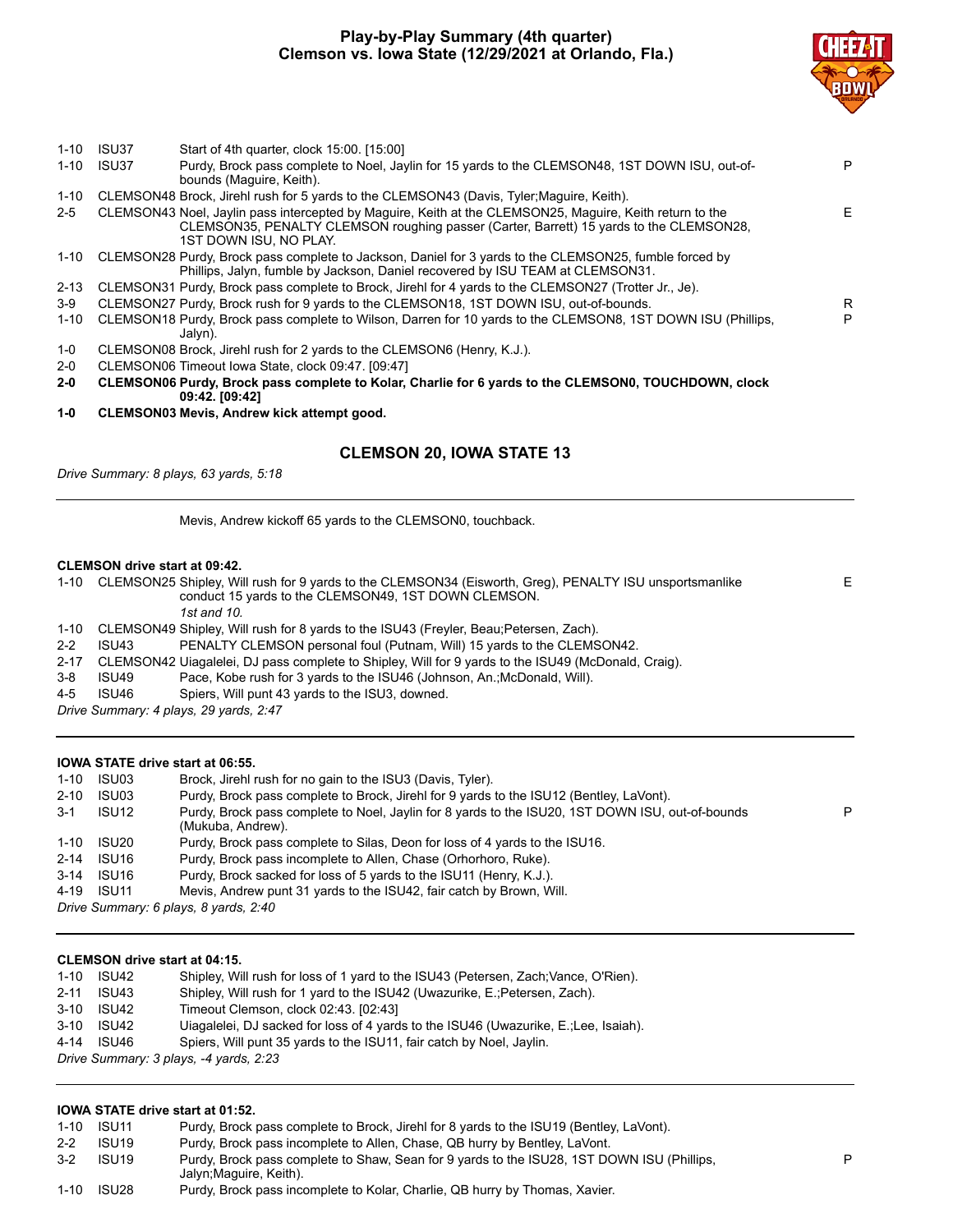| $2 - 10$ | ISU28 | Purdy, Brock pass incomplete to Jackson, Daniel.                                                                                                |
|----------|-------|-------------------------------------------------------------------------------------------------------------------------------------------------|
| 3-10     | ISU28 | Purdy, Brock pass complete to Kolar, Charlie for 8 yards to the ISU36 (Simpson, Trento).                                                        |
| $4-2$    | ISU36 | Timeout Iowa State, clock 00:42, [00:42]                                                                                                        |
| 4-2      | ISU36 | Purdy, Brock rush for 5 yards to the ISU41, fumble forced by Goodrich, Mario, fumble by Purdy, Brock<br>recovered by ISU Purdy, Brock at ISU37. |
|          |       |                                                                                                                                                 |

*Drive Summary: 7 plays, 26 yards, 1:19*

#### **CLEMSON drive start at 00:33.**

| $1 - 10$                               | ISU37 | Team rush for loss of 1 yard to the ISU38.  |  |  |  |  |  |  |
|----------------------------------------|-------|---------------------------------------------|--|--|--|--|--|--|
| $2 - 11$                               | ISU38 | Timeout Clemson, clock 00:18, [00:18]       |  |  |  |  |  |  |
| $2 - 11$                               | ISU38 | Timeout Clemson, clock 00:18, [00:18]       |  |  |  |  |  |  |
| $2 - 11$                               | ISU38 | Team rush for loss of 2 yards to the ISU40. |  |  |  |  |  |  |
| $3 - 13$                               | ISU40 | End of game, clock 00:00. [00:00]           |  |  |  |  |  |  |
| Drive Summary: 2 plays, -3 yards, 0:33 |       |                                             |  |  |  |  |  |  |

**FINAL SCORE - : CLEMSON 20, IOWA STATE 13**

|                        |                    | Time                |  | 1st Downs |  | <b>Conversions</b> |         |         |                 |                  |  |
|------------------------|--------------------|---------------------|--|-----------|--|--------------------|---------|---------|-----------------|------------------|--|
| <b>Quarter Summary</b> | Score Poss R P X T |                     |  |           |  | 3rd                | 4th     | Rushing | Passing         | <b>Penalties</b> |  |
| Clemson                |                    | 05:43 0 0 1 1 0-2   |  |           |  |                    | $0 - 0$ | $8-13$  | $1 - 1 - 0 - 9$ | $2 - 30$         |  |
| Iowa State             |                    | $09:17$ 1 4 1 6 3-5 |  |           |  |                    | $0 - 1$ | $6-12$  | 11-15-0-70      | $1 - 15$         |  |